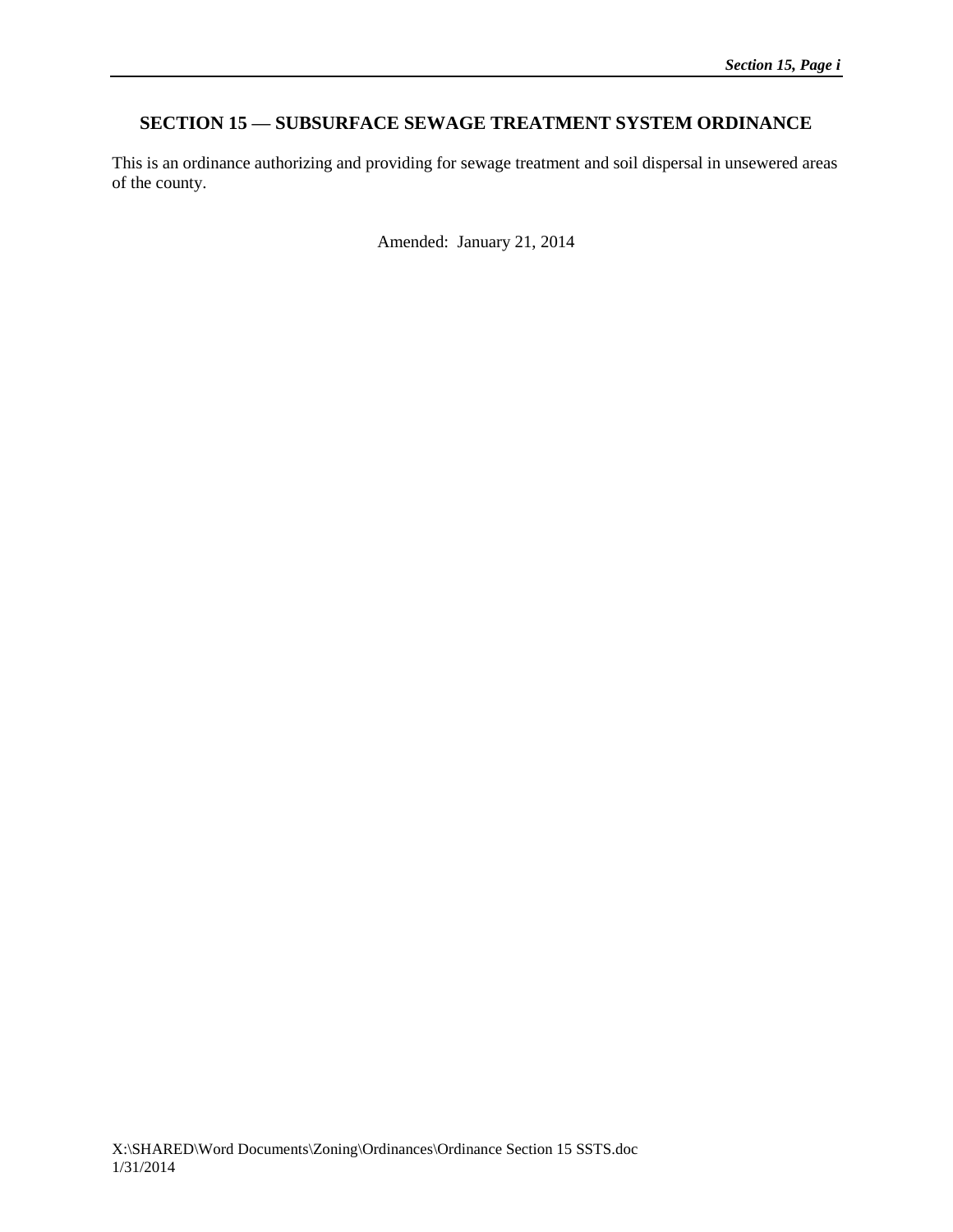# **Table of Contents**

| 15.1.2               |                                                                               |  |
|----------------------|-------------------------------------------------------------------------------|--|
| 15.1.3               |                                                                               |  |
|                      |                                                                               |  |
|                      |                                                                               |  |
| 15.3.1               |                                                                               |  |
| 15.3.2               |                                                                               |  |
| 15.3.3               |                                                                               |  |
| 15.3.3.1             |                                                                               |  |
| 15.3.3.2             |                                                                               |  |
| 15.3.4               |                                                                               |  |
| 15.3.5               |                                                                               |  |
|                      |                                                                               |  |
| 15.4.1               |                                                                               |  |
|                      |                                                                               |  |
|                      |                                                                               |  |
|                      |                                                                               |  |
| 15.4.2               | UPGRADE, REPAIR, REPLACEMENT, AND ABANDONMENT ______________________________5 |  |
| 15.4.2.1             |                                                                               |  |
| 15.4.2.2             |                                                                               |  |
| 15.4.2.3             |                                                                               |  |
| 15.4.2.4<br>15.4.2.5 |                                                                               |  |
| 15.4.3               |                                                                               |  |
| 15.4.4               |                                                                               |  |
| 15.4.5               |                                                                               |  |
| 15.4.6               |                                                                               |  |
| 15.4.6.1             |                                                                               |  |
| 15.4.6.2             |                                                                               |  |
| 15.4.6.3             |                                                                               |  |
| 15.4.6.4             |                                                                               |  |
|                      |                                                                               |  |
| 15.5.1               |                                                                               |  |
| 15.5.2               |                                                                               |  |
| 15.5.2.1             |                                                                               |  |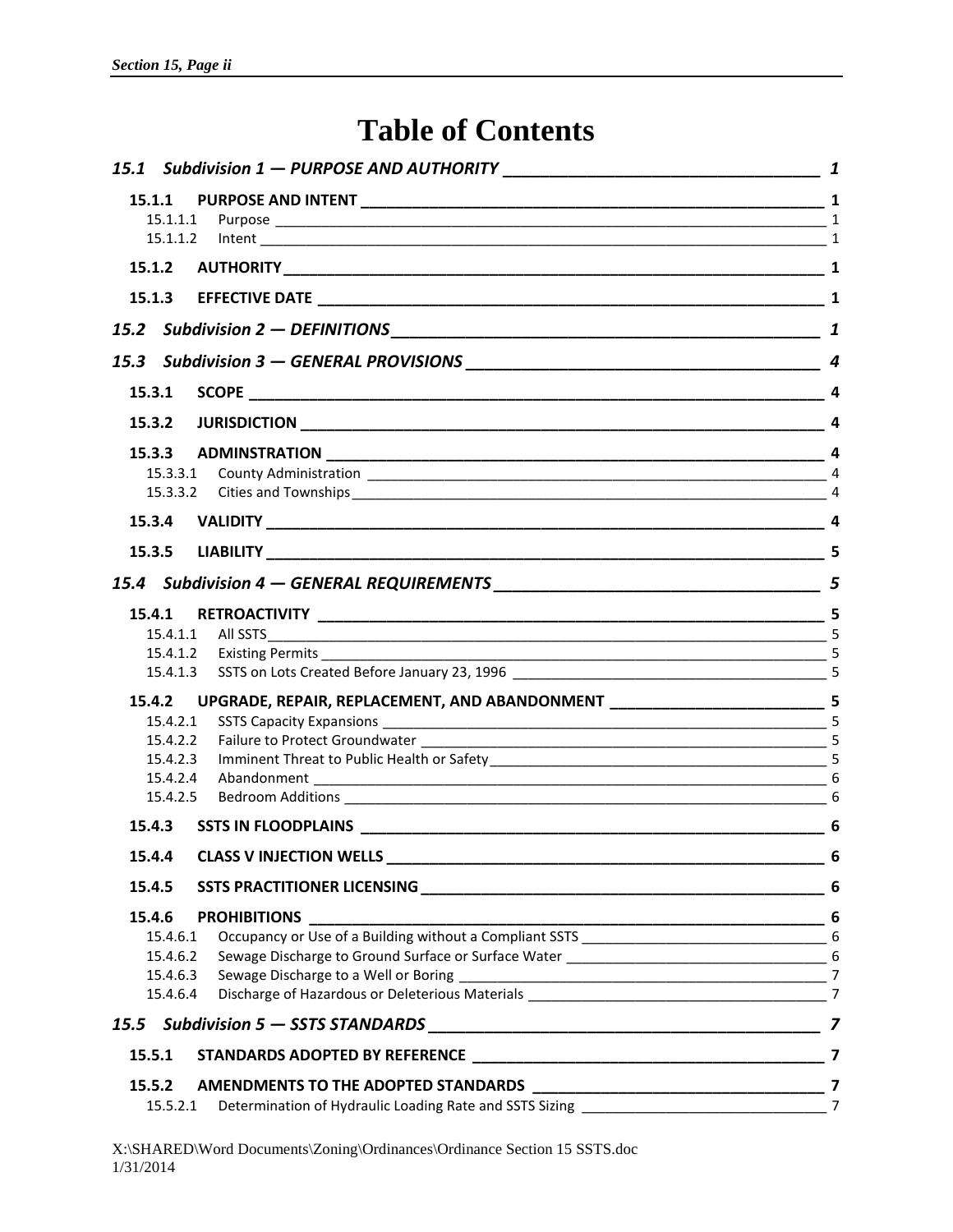| 15.5.2.2 |                                                                                         |    |
|----------|-----------------------------------------------------------------------------------------|----|
| 15.5.2.3 |                                                                                         |    |
| 15.5.2.4 |                                                                                         |    |
| 15.5.2.5 |                                                                                         |    |
| 15.5.2.6 |                                                                                         |    |
| 15.5.2.7 |                                                                                         |    |
| 15.5.3   |                                                                                         |    |
| 15.5.3.1 |                                                                                         |    |
| 15.5.3.2 |                                                                                         |    |
| 15.5.3.3 |                                                                                         | 9  |
|          |                                                                                         | 9  |
| 15.6.1   |                                                                                         |    |
| 15.6.2   | <b>CONSTRUCTION PERMIT</b>                                                              |    |
| 15.6.2.1 |                                                                                         |    |
| 15.6.2.2 |                                                                                         |    |
| 15.6.2.3 |                                                                                         |    |
| 15.6.2.4 |                                                                                         | 9  |
| 15.6.2.5 |                                                                                         | 10 |
| 15.6.2.6 |                                                                                         |    |
| 15.6.2.7 |                                                                                         |    |
| 15.6.2.8 |                                                                                         |    |
| 15.6.2.9 |                                                                                         |    |
| 15.6.3   | <b>OPERATING PERMIT</b>                                                                 | 11 |
| 15.6.3.1 |                                                                                         |    |
| 15.6.3.2 |                                                                                         |    |
| 15.6.3.3 |                                                                                         |    |
| 15.6.3.4 |                                                                                         |    |
| 15.6.3.5 |                                                                                         |    |
| 15.6.3.6 |                                                                                         |    |
| 15.6.3.7 |                                                                                         |    |
| 15.6.3.8 |                                                                                         |    |
| 15.6.3.9 |                                                                                         |    |
| 15.6.4   |                                                                                         | 13 |
| 15.6.4.1 |                                                                                         |    |
|          |                                                                                         | 14 |
| 15.7.1   | PURPOSE 14                                                                              |    |
| 15.7.2   |                                                                                         |    |
| 15.7.2.1 |                                                                                         |    |
| 15.7.2.2 |                                                                                         | 14 |
| 15.7.2.3 | Requirements for Systems not Operated under a Management Plan (Minnesota Rules, Chapter |    |
|          |                                                                                         | 15 |
|          |                                                                                         |    |
| 15.8.1   |                                                                                         |    |
| 15.8.1.1 |                                                                                         |    |
| 15.8.1.2 |                                                                                         |    |
| 15.8.1.3 |                                                                                         |    |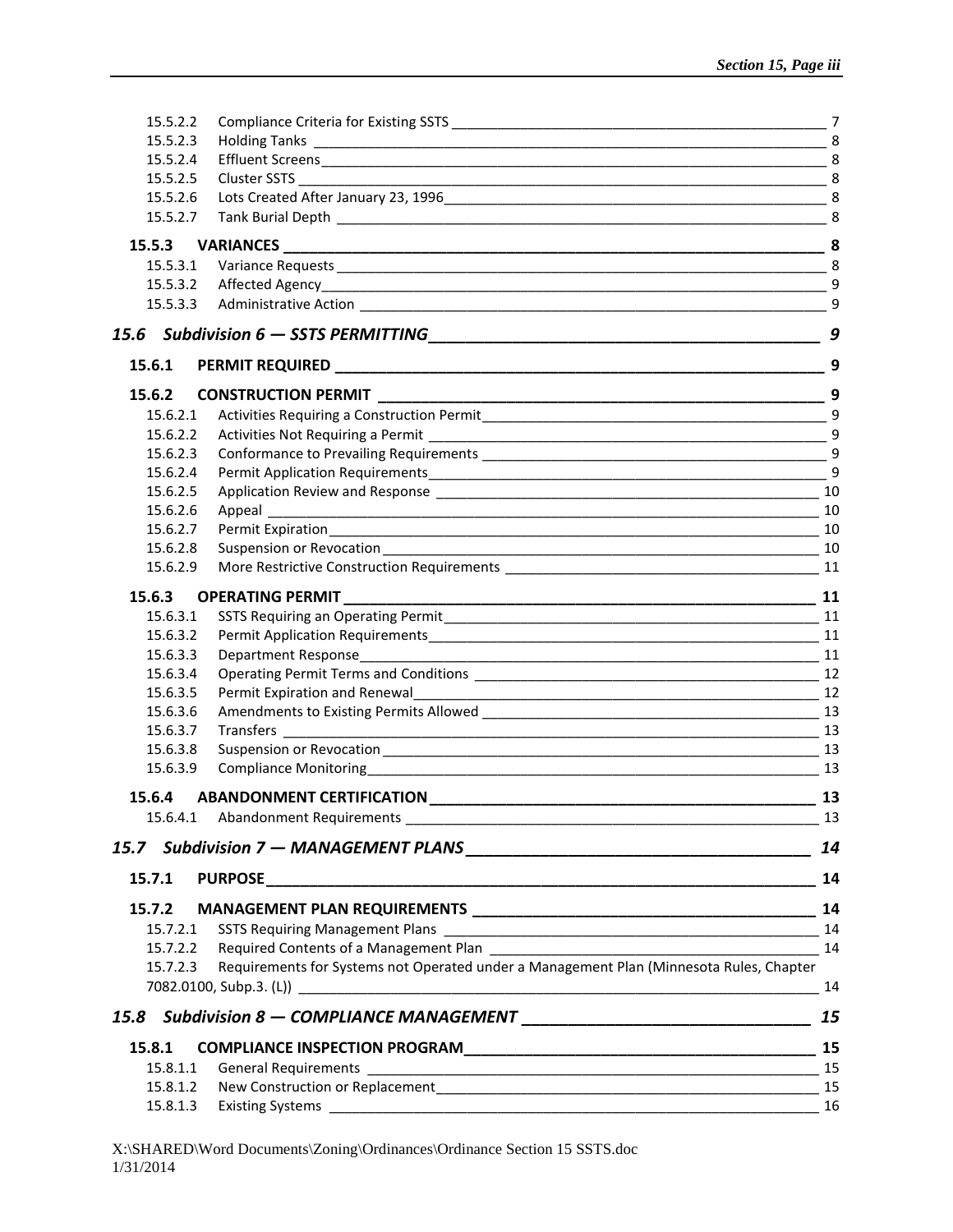|        |  | 15.9 Subdivision 9 - ENFORCEMENT                                                | 17 |
|--------|--|---------------------------------------------------------------------------------|----|
|        |  |                                                                                 |    |
|        |  |                                                                                 |    |
|        |  |                                                                                 |    |
|        |  |                                                                                 |    |
| 15.9.2 |  |                                                                                 |    |
|        |  |                                                                                 |    |
|        |  |                                                                                 |    |
| 15.10  |  | Subdivision 10 - RECORD KEEPING (Minnesota Rules, Chapter 7082.0300 Subp. 4) 18 |    |
| 15.11  |  | Subdivision 11 - ANNUAL REPORT (Minnesota Rules, Chapter 7082.0040, Subp.5) 18  |    |
| 15.12  |  |                                                                                 | 18 |
| 15.13  |  |                                                                                 |    |
| 15.14  |  |                                                                                 | 19 |
| 15.15  |  | Subdivision 15- ABROGATION AND GREATER RESTRICTIONS _____________________ 19    |    |
| 15.16  |  |                                                                                 | 19 |
| 15.17  |  | Subdivision $17 - ADOPTION$                                                     | 19 |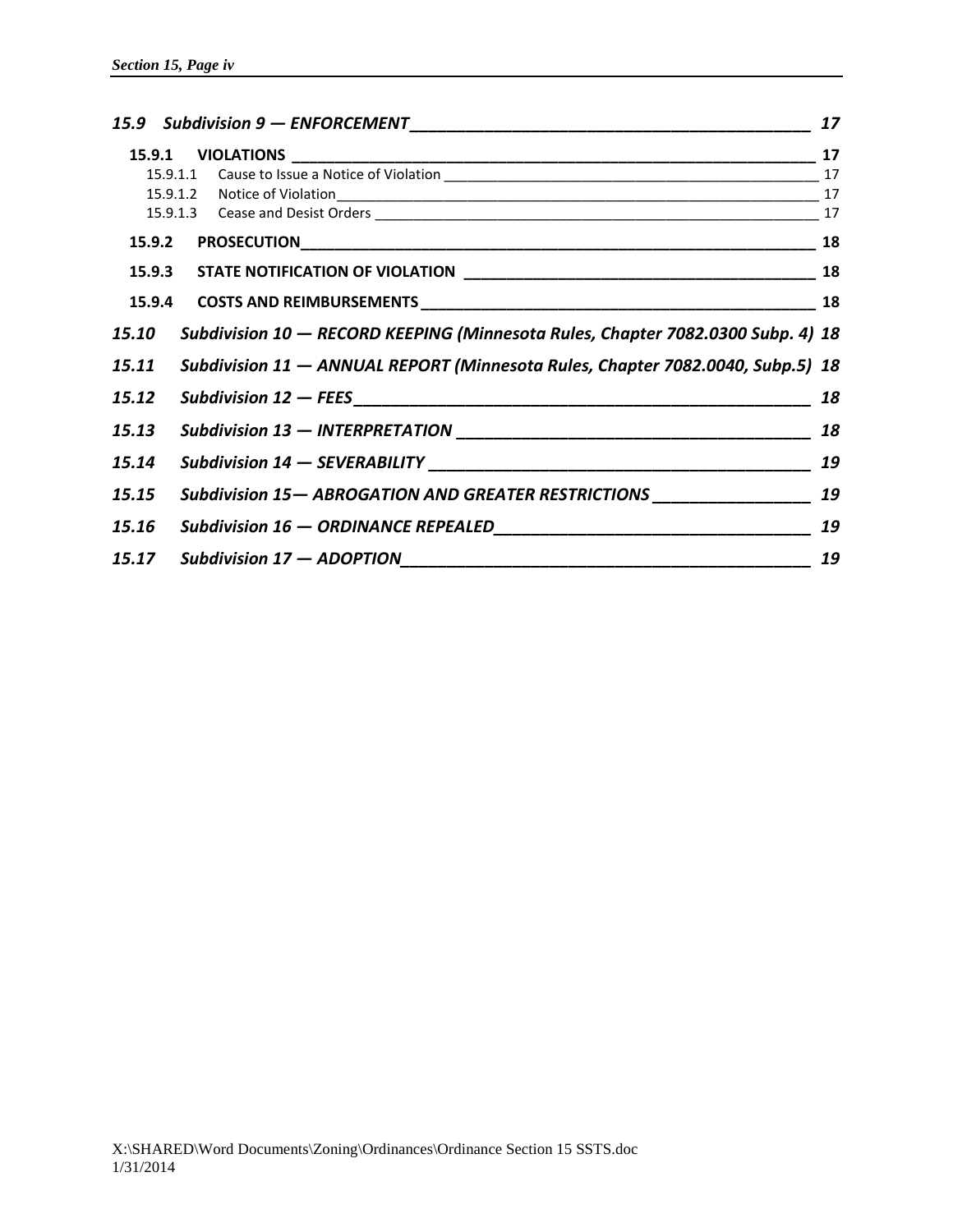## **15.1 Subdivision 1 — PURPOSE AND AUTHORITY**

#### **15.1.1 PURPOSE AND INTENT**

#### **15.1.1.1 Purpose**

The purpose of this ordinance is to establish minimum requirements for regulation of ISTS and MSTS for the treatment and dispersal of sewage within the applicable jurisdiction of the County to protect public health and safety, groundwater quality, and prevent or eliminate the development of public nuisances. It is intended to serve the best interests of the County's citizens by protecting its health, safety, general welfare, and natural resources.

## **15.1.1.2 Intent**

- It is intended by the County that this Ordinance will promote the following:
- A. The protection of lakes, rivers and streams, wetlands, and groundwater in Chippewa County essential to the promotion of public health, safety, welfare, socioeconomic growth and development of the County.
- B. The regulation of proper SSTS construction, reconstruction, repair and maintenance to prevent the entry and migration of contaminants, thereby protecting the degradation of surface water and groundwater quality.
- C. The establishment of minimum standards for SSTS placement, design, construction, reconstruction, repair and maintenance to prevent contamination and, if contamination is discovered, the identification and control of its consequences and the abatement of its source and migration.
- D. The appropriate utilization of privy vaults and other non-water carried sewage collection and storage facilities.
- E. The provision of technical assistance and education, plan review, inspections, SSTS surveys and complaint investigations to prevent and control water-borne diseases, river, stream , ditch and lake degradation, groundwater related hazards, and public nuisance conditions.

## **15.1.2 AUTHORITY**

This Ordinance is adopted pursuant to Minnesota Statutes, Section 115.55; Minnesota Statutes, Sections 145A.01 through 145A.08; Minnesota Statutes, Section 375.51; or successor statutes, and Minnesota Rules, Chapter 7080, Chapter 7081, Chapter 7082; or successor rules.

## **15.1.3 EFFECTIVE DATE**

The provisions set forth in this Ordinance shall become effective on  $\_\_$ 

## **15.2 Subdivision 2 — DEFINITIONS**

The following words and phrases shall have the meanings ascribed to them in this Article. If not specifically defined in this Article, terms used in this Ordinance shall have the same meaning as provided in the standards adopted by reference. Words or phrases that are not defined here or in the standards adopted by reference shall have common usage meaning. For purposes of this Ordinance, the words "must" and "shall" are mandatory and the words "may" and "should" are permissive.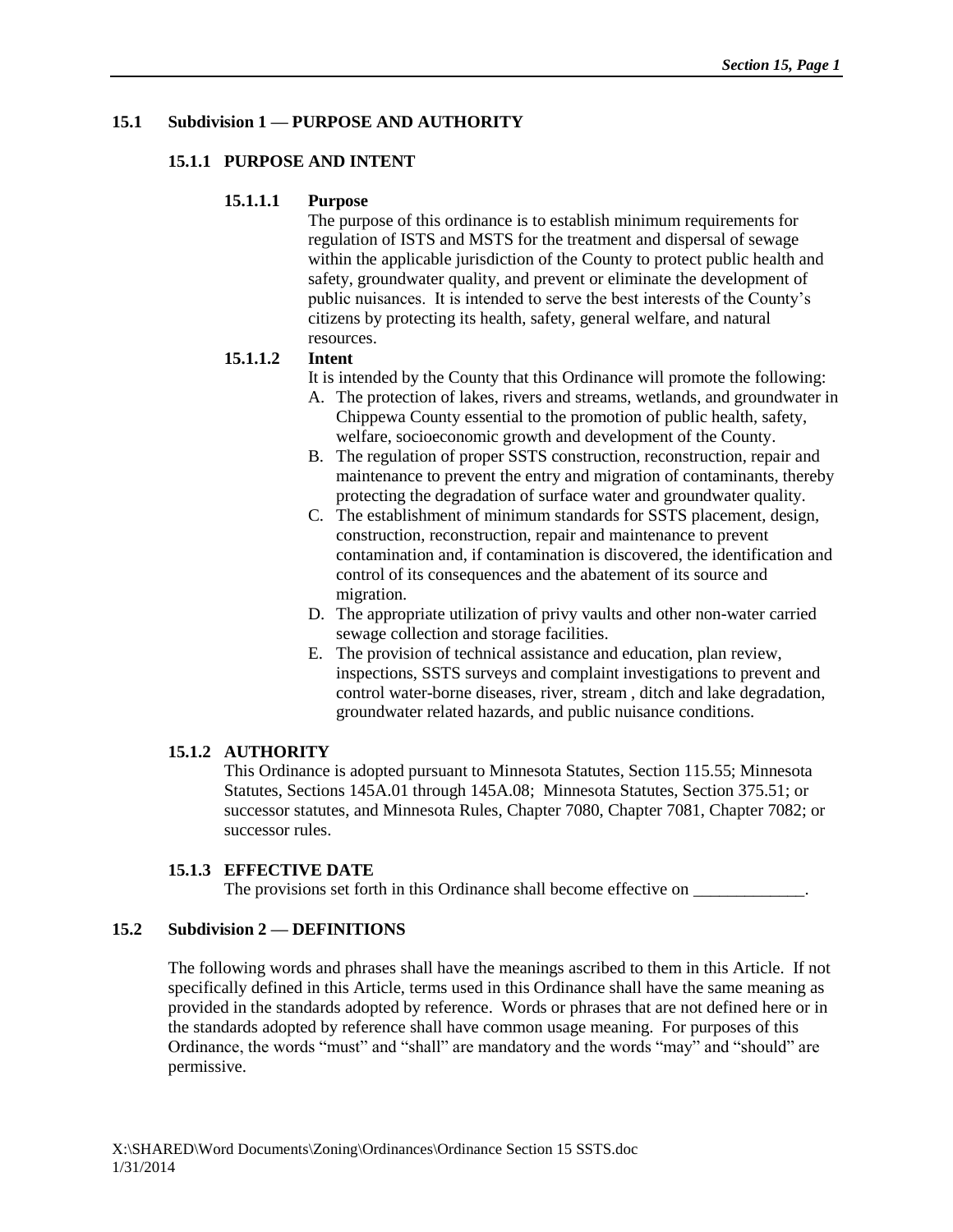*Authorized Representative:* An employee or agent of the County Land & Resource Management Department.

*Board of Adjustment:* A board established by county ordinance with the authority to order the issuance of variances, hear and decide appeals from a member of the affected public and review any order, requirement, decision, or determination made by any administrative official charged with enforcing any ordinance adopted pursuant to the provision of Minnesota Statutes, sections 394.21 to 394.37, order the issuance of permits for buildings in areas designated for future public use on an official map and perform such other duties as required by the official controls.

*Class V Injection Well:* A shallow well used to place a variety of fluids directly below the land surface, which includes a domestic SSTS serving more than 20 people. The US Environmental Protection Agency and delegated state groundwater programs permit these wells to inject wastes below the ground surface provided they meet certain requirements and do not endanger underground sources of drinking water. Class V motor vehicle waste disposal wells and largecapacity cesspools are specifically prohibited (see 40 CFR Parts 144 & 146).

*Cluster System:* A SSTS under some form of common ownership that collects wastewater from two or more dwellings or buildings and conveys it to a treatment and dispersal system located on an acceptable site near the dwellings or buildings.

*County:* Chippewa County, Minnesota.

*County Board:* The Chippewa County Board of Commissioners.

*Department:* The Chippewa County Land & Resource Management Department.

*Design Flow:* The daily volume of wastewater for which an SSTS is designed to treat and discharge.

*Failure to Protect Groundwater:* At a minimum, a SSTS that does not protect groundwater is considered to be a seepage pit, cesspool, drywell, leaching pit, or other pit; a SSTS with less than the required vertical separation distance, described in MR Chapter 7080.1500 Subp. 4 D and E; and a system not abandoned in accordance with part 7080.2500. The determination of the threat to groundwater for other conditions must be made by a Qualified Employee or an MPCA licensed individual.

*Imminent Threat to Public Health and Safety:* At a minimum a SSTS with a discharge of sewage or sewage effluent to the ground surface, drainage systems, ditches, or storm water drains or directly to surface water; SSTS that cause a reoccurring sewage backup into a dwelling or other establishment; SSTS with electrical hazards; or sewage tanks with unsecured, damaged, or weak maintenance access covers. The determination of protectiveness for other conditions must be made by a Qualified Employee or a SSTS inspection business licensed pursuant to Section 5 hereof.

*ISTS:* An individual sewage treatment system having a design flow of no more than 5,000 gallons per day.

*Malfunction:* The partial or complete loss of function of a SSTS component, which requires a corrective action to restore its intended function.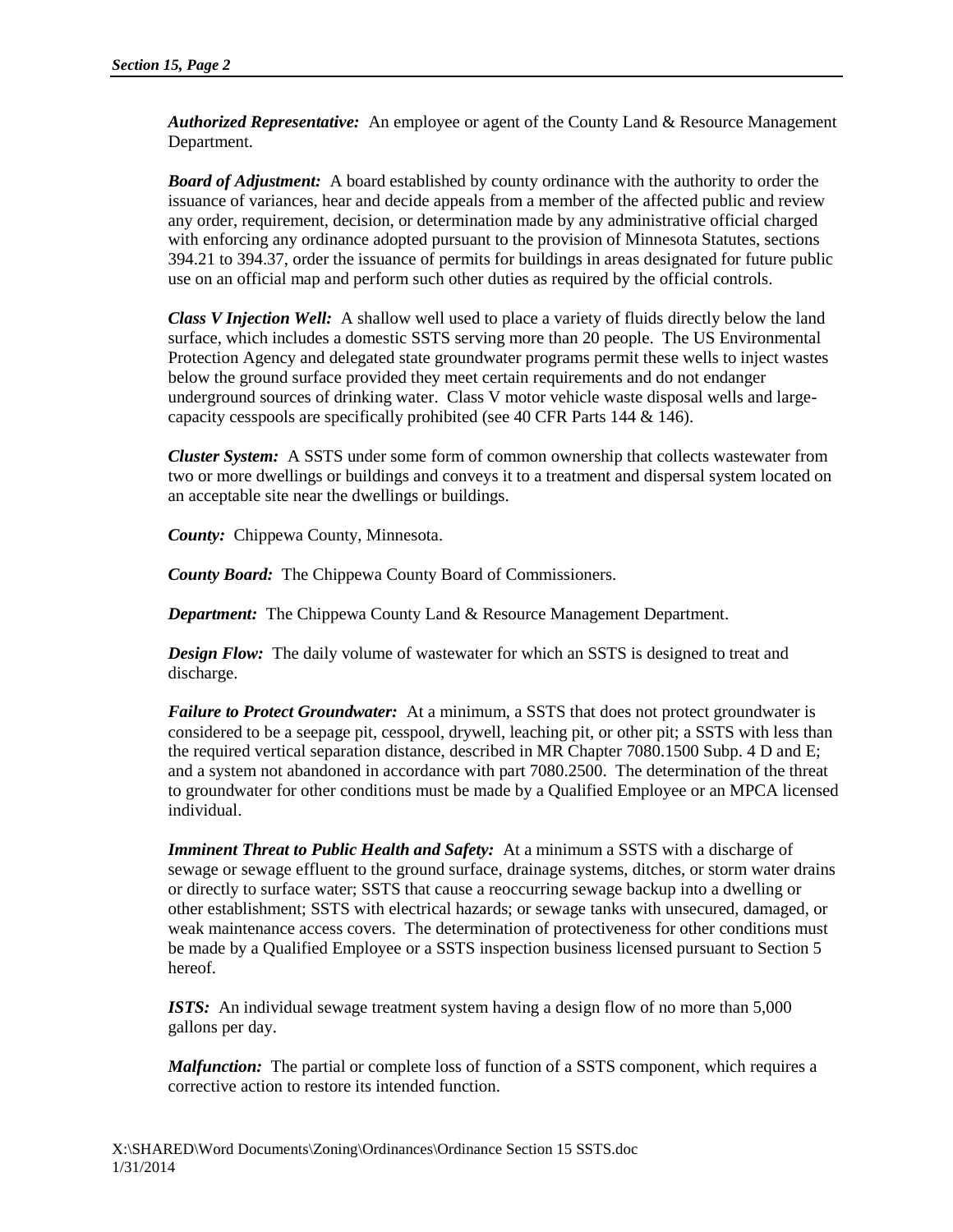*Management Plan:* A plan that describes necessary and recommended routine operational and maintenance requirements, periodic examination, adjustment, and testing, and the frequency of each to ensure system performance meets the treatment expectations, including a planned course of action to prevent an illegal discharge.

*Minor Repair:* The repair or replacement of an existing damaged or faulty component/part of an SSTS that will return the SSTS to its operable condition. The repair shall not alter the original area, dimensions, design, specifications or concept of the SSTS.

*MSTS:* A "midsized subsurface sewage treatment system" under single ownership that receives sewage from dwellings or other establishments having a design flow of more than 5,000 gallons per day to a maximum of 10,000 gallons per day.

*Notice of Noncompliance:* A written document issued by the Department notifying a system owner that the owner's onsite/cluster treatment system has been observed to be noncompliant with the requirements of this Ordinance.

*MPCA:* Minnesota Pollution Control Agency.

*Qualified Employee:* An employee of the state or a local unit of government, who performs site evaluations or designs, installs, maintains, pumps, or inspects SSTS as part of the individual's employment duties and is registered on the SSTS professional register verifying specialty area endorsements applicable to the work being conducted.

*Record Drawings:* A set of drawings which to the fullest extent possible document the final inplace location, size, and type of all SSTS components including the results of any materials testing performed and a description of conditions during construction of the system.

*Sewage:* Waste from toilets, bathing, laundry, or culinary activities or operations or floor drains associated with these sources, including household cleaners and other constituents in amounts normally used for domestic purposes.

*SSTS:* Subsurface sewage treatment system Including an ISTS, MSTS or LSTS.

*State:* The State of Minnesota.

*Treatment Level:* Treatment system performance levels defined in Minnesota Rules, Chapter 7083.4030, Table III for testing of proprietary treatment products, which include the following:

Level A:  $cBOD5 < 15$  mg/L;  $TSS < 15$  mg/L; fecal coliforms  $< 1,000/100$  mL. Level B:  $cBOD5 < 25$  mg/L;  $TSS < 30$  mg/L; fecal coliforms  $< 10,000/100$  mL. Level C:  $c\text{BOD5} < 125 \text{ mg/L}$ ;  $TSS < 80 \text{ mg/L}$ ; fecal coliforms N/A.

*Type I System:* An ISTS that follows a standard trench, bed, at-grade, mound, or graywater system design in accordance with MPCA rules, Minnesota Rules, Chapter 7080.2200 through 7080.2240.

*Type II System:* An ISTS with acceptable modifications or sewage containment system that may be permitted for use on a site not meeting the conditions acceptable for a standard Type I system. These include systems on lots with rapidly permeable soils or lots in floodplains and privies or holding tanks.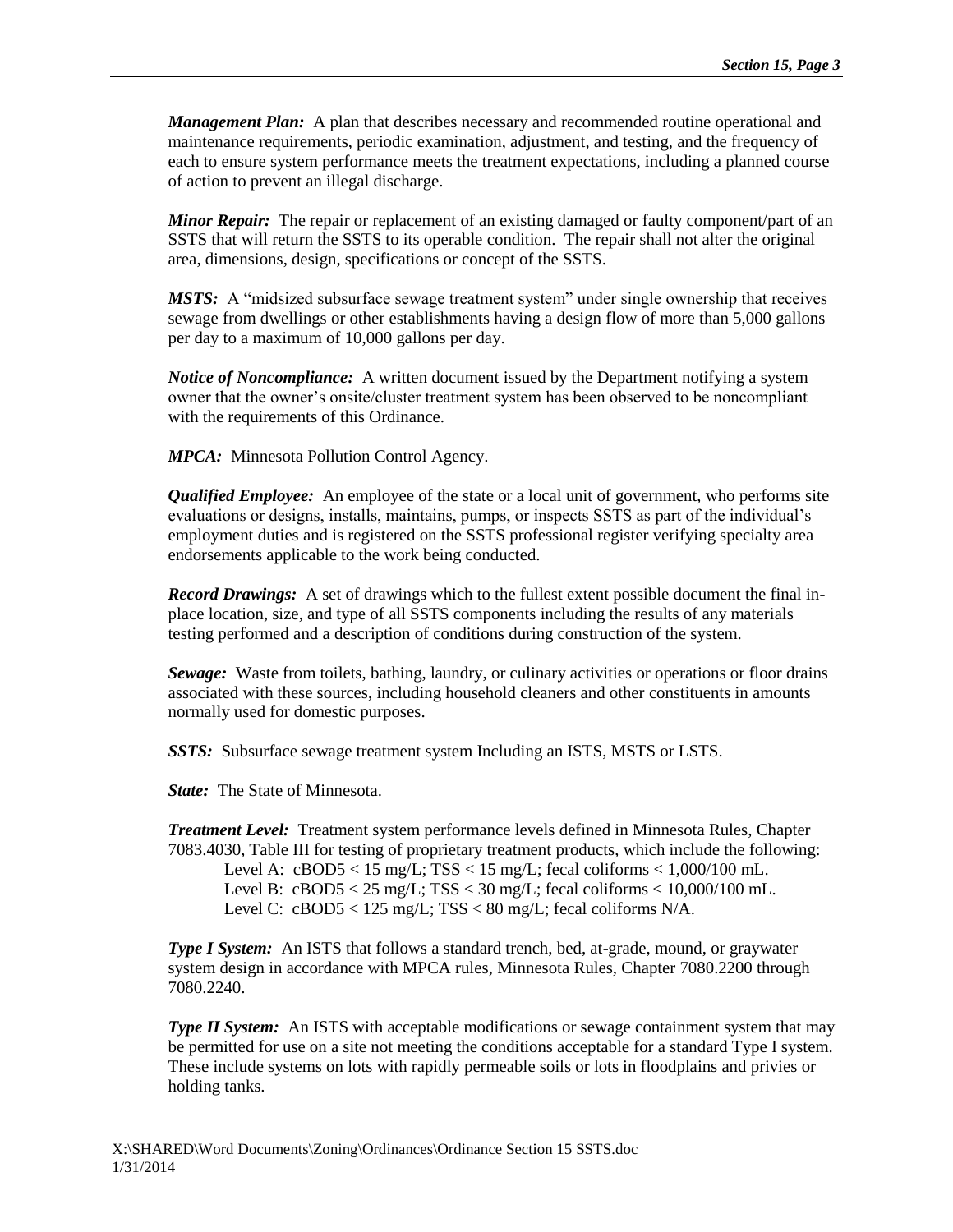*Type III System:* A custom designed ISTS having acceptable flow restriction devices to allow its use on a lot that cannot accommodate a standard Type I soil treatment and dispersal system.

*Type IV System:* An ISTS, having an approved pretreatment device and incorporating pressure distribution and dosing, that is capable of providing suitable treatment for use where the separation distance to a shallow saturated zone is less than the minimum allowed.

*Type V System:* An ISTS, which is a custom engineered design to accommodate the site taking into account pretreatment effluent quality, loading rates, loading methods, groundwater mounding, and other soil and other relevant soil, site, and wastewater characteristics such that groundwater contamination by viable fecal coliforms is prevented.

## **15.3 Subdivision 3 — GENERAL PROVISIONS**

## **15.3.1 SCOPE**

This Ordinance regulates the siting, design, installation, alterations, operation, maintenance, monitoring, and management of all SSTS within the County's applicable jurisdiction including, but not necessarily limited to individual SSTS and cluster or community SSTS, privy vaults, and other non-water carried SSTS. All sewage generated in unsewered areas of the County shall be treated and dispersed by an approved SSTS that is sited, designed, installed, operated, and maintained in accordance with the provisions of this Ordinance or by a system that has been permitted by the MPCA.

## **15.3.2 JURISDICTION**

The jurisdiction of this Ordinance shall include all lands of the County except for incorporated areas that administer a Subsurface Sewage Treatment System (SSTS) program by Ordinance within their incorporated jurisdiction, which is at least as strict as this Ordinance and has been approved by the County. The county must permit and inspect SSTS within cities that do not administer an effective SSTS ordinance. (See MN Rules, Chapter 7082.0040, Subp. 2&3)

# **15.3.3 ADMINSTRATION**

## **15.3.3.1 County Administration**

The County Land & Resource Management Department shall administer the SSTS program and all provisions of this Ordinance. The County shall employ or retain under contract qualified and appropriately licensed professionals to administer and operate the SSTS program.

## **15.3.3.2 Cities and Townships**

Any jurisdiction within the County that regulates SSTS must comply with the standards and requirements of this Ordinance. The standards and ordinance of the jurisdiction may be administratively and technically more restrictive than this Ordinance.

## **15.3.4 VALIDITY**

The validity of any part of this Ordinance shall not be affected by the invalidity of any other parts of this Ordinance where the part can be given effect irrespective of any invalid part or parts.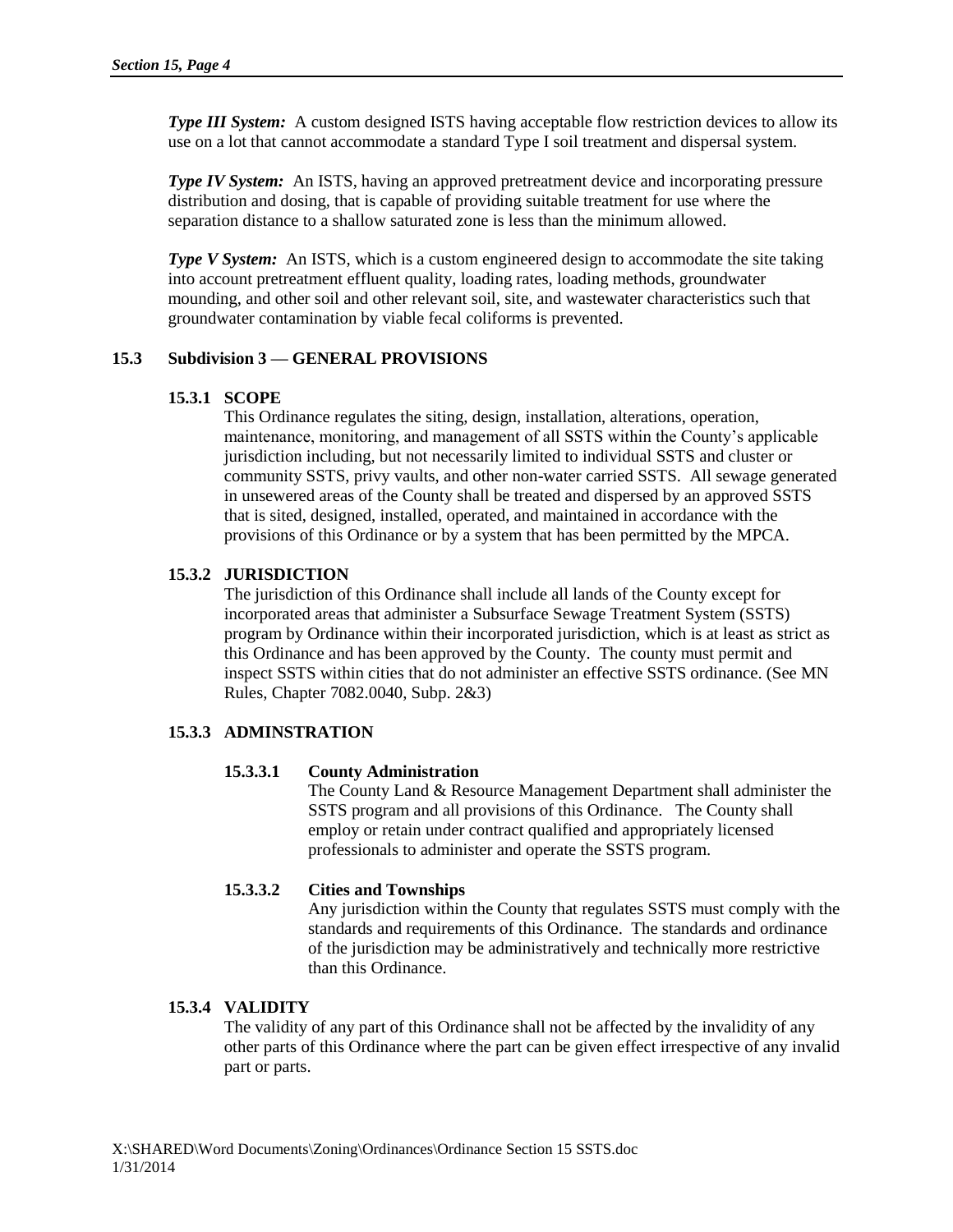## **15.3.5 LIABILITY**

Any liability or responsibility shall not be imposed upon the department or agency or any of its officials, employees, or other contract agent, its employees, agents or servants thereof for damage resulting from the defective construction, operation, or abandonment of any onsite or cluster treatment system regulated under this rule by reason of standards, requirements, or inspections authorized hereunder.

# **15.4 Subdivision 4 — GENERAL REQUIREMENTS**

# **15.4.1 RETROACTIVITY**

# **15.4.1.1 All SSTS**

Except as explicitly set forth in Subdivision 4, 15.4.1.2, all provisions of this Ordinance shall apply to any SSTS regardless of the date it was originally permitted.

# **15.4.1.2 Existing Permits**

Unexpired permits which were issued prior to the effective date shall remain valid under the terms and conditions of the original permit until the original expiration date (permits valid for one year from date of issuance) or until a change in system ownership, whichever is earlier.

## **15.4.1.3 SSTS on Lots Created Before January 23, 1996**

All lots created after January 23, 1996 must have a minimum of two soil treatment and dispersal areas that can support trenches, seepage beds, mounds, and at-grade systems as described in Minnesota Rules, Chapters 7080.220 through 7080.2230 or site conditions described in 7081.0270, Subp. 3 through 7.

# **15.4.2 UPGRADE, REPAIR, REPLACEMENT, AND ABANDONMENT**

# **15.4.2.1 SSTS Capacity Expansions**

Expansion of an existing SSTS must include any system upgrades that are necessary to bring the entire system into compliance with the prevailing provisions of this Ordinance at the time of the expansion.

# **15.4.2.2 Failure to Protect Groundwater**

An SSTS that is determined not to be protective of groundwater in accordance with Minnesota Rules, Chapter 7080.1500, Subp.4.B shall be upgraded, repaired, replaced or abandoned by the owner in accordance with the provisions of this Ordinance within ten (10) months of the issuance date of a Notice of Noncompliance.

# **15.4.2.3 Imminent Threat to Public Health or Safety**

An SSTS that is determined to be an imminent threat to public health or safety in accordance with Minnesota Rules, Chapter 7080.1500, Subp. 4.A shall be upgraded, repaired, replaced or abandoned by the owner in accordance with the provisions of this Ordinance within ten (10) months of receipt of a Notice of Noncompliance.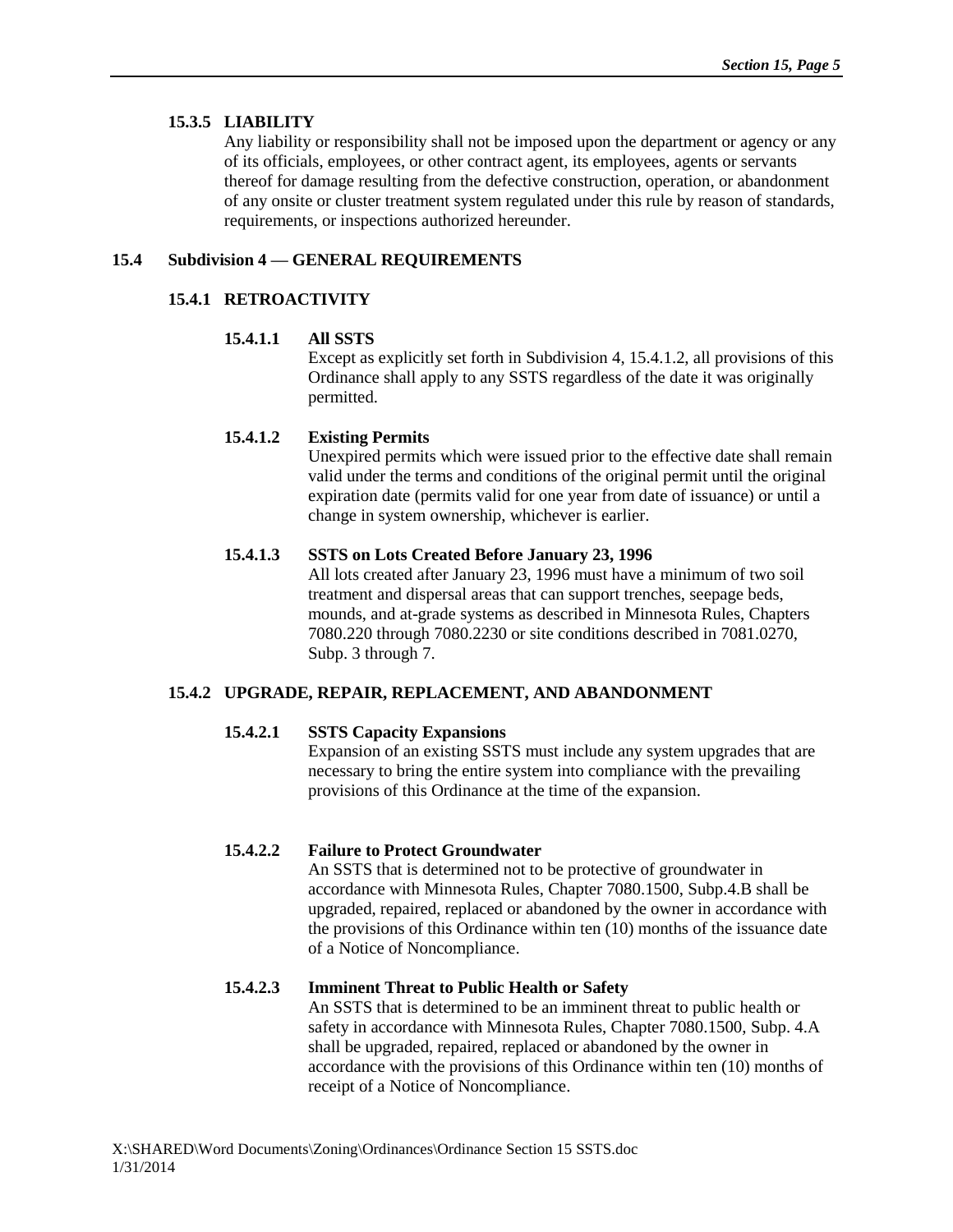#### **15.4.2.4 Abandonment**

Any SSTS, or any component thereof, which is no longer intended to be used, must be abandoned in accordance with Minnesota Rules, Chapter 7080.2500.

#### **15.4.2.5 Bedroom Additions**

In the event of a bedroom addition, a Certificate of Compliance (COC) or Notice of Noncompliance (NON) be issued on the system prior to issuance of a land use permit or variance for the addition.

In the event of a NON for an imminent threat to public health or safety in accordance with Minnesota Rules, Chapter 7080.1500, Subp. 4A, or for a failing system, the system must be brought up to code within ten (10) months of date of issuance of a bedroom permit.

## **15.4.3 SSTS IN FLOODPLAINS**

SSTS shall not be located in a floodway and wherever possible, location within any part of a floodplain should be avoided. If no option exists to locate a SSTS outside of a floodplain, location within the flood fringe is allowed if the requirements in Minnesota Rules, Chapter 7080.2270 and all relevant local requirements are met.

## **15.4.4 CLASS V INJECTION WELLS**

All owners of new or replacement SSTS that are considered to be Class V injection wells, as defined in the Code of Federal Regulations, title 40, part 144, are required by the Federal Government to submit SSTS inventory information to the Environmental Protection Agency as described in CFR40 part 144. Further, owners are required to identify all Class V injection wells in property transfer disclosures.

## **15.4.5 SSTS PRACTITIONER LICENSING**

No person shall engage in site evaluation, inspection, design, installation, construction, alternation, extension, repair, maintenance, or pumping of SSTS without an appropriate and valid license issued by MPCA in accordance with Minnesota Rules, Chapter 7083 except as exempted in 7083.0700. Persons installing pressurized SSTS shall not be exempted under 7083.0700.

## **15.4.6 PROHIBITIONS**

#### **15.4.6.1 Occupancy or Use of a Building without a Compliant SSTS** It is unlawful for any person to maintain, occupy, or use any building

intended for habitation that is not provided with a wastewater treatment system that disposes of wastewater in a manner that does not comply with the provisions of this Ordinance.

#### **15.4.6.2 Sewage Discharge to Ground Surface or Surface Water** It is unlawful for any person to construct, maintain, or use any SSTS system regulated under this Ordinance that results in raw or partially treated

wastewater seeping to the ground surface or flowing into any surface water. Any surface discharging system must be permitted under the National Pollutant Discharge Elimination System program by the MPCA.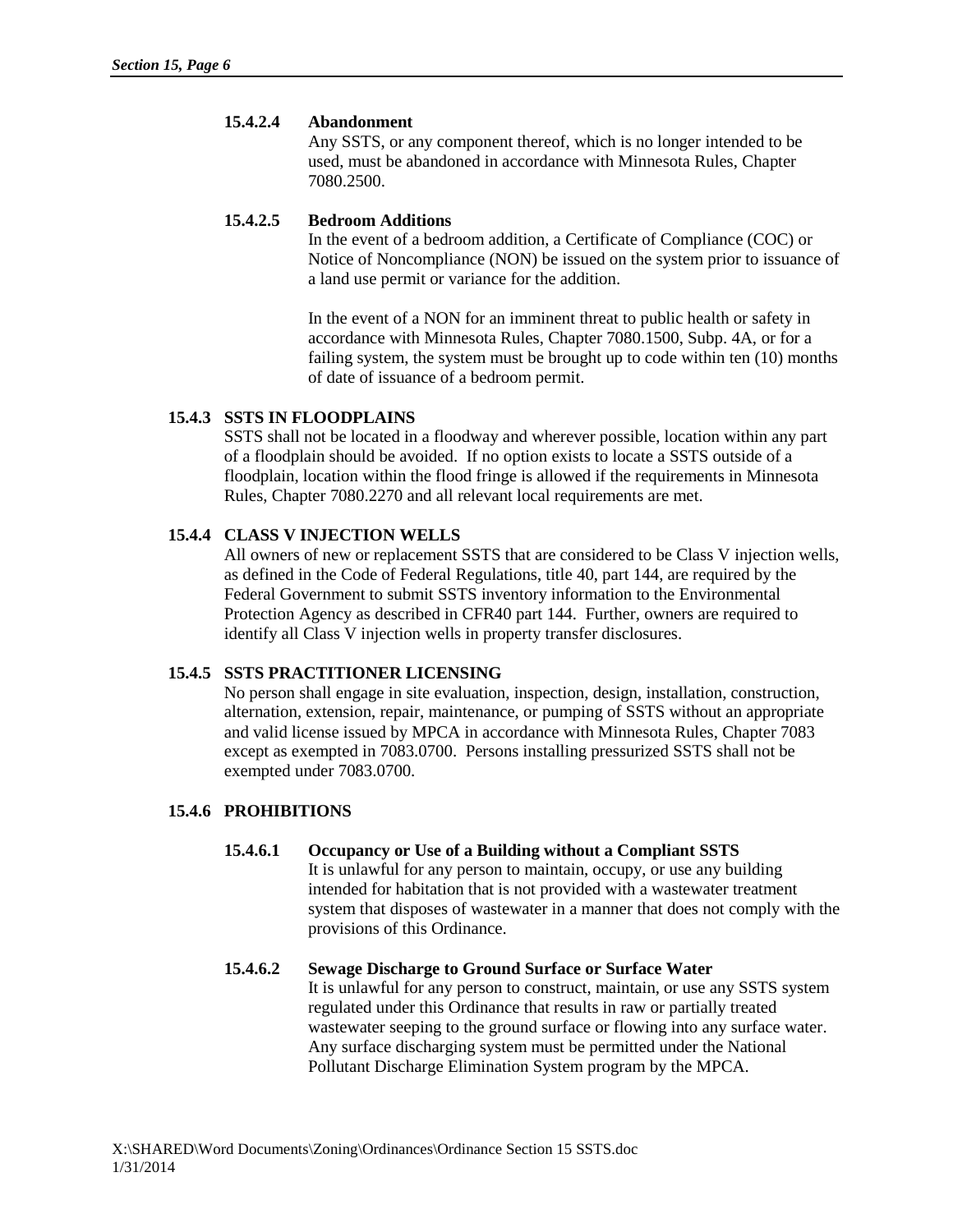## **15.4.6.3 Sewage Discharge to a Well or Boring**

It is unlawful for any person to discharge raw or treated wastewater into any well or boring as described in Minnesota Rules, Chapter 4725.2050, or any other excavation in the ground that is not in compliance with this ordinance.

## **15.4.6.4 Discharge of Hazardous or Deleterious Materials**

It is unlawful for any person to discharge into any treatment system regulated under this Ordinance any hazardous or deleterious material that adversely affects the treatment or dispersal performance of the system or groundwater quality.

# **15.5 Subdivision 5 — SSTS STANDARDS**

# **15.5.1 STANDARDS ADOPTED BY REFERENCE**

The County hereby adopts by reference Minnesota Rules, Chapters 7080 and 7081 in their entirety as now constituted and from time to time amended. This adoption does not supersede the County's right or ability to adopt local standards that are in compliance with Minnesota Statute 115.55.

# **15.5.2 AMENDMENTS TO THE ADOPTED STANDARDS**

# **15.5.2.1 Determination of Hydraulic Loading Rate and SSTS Sizing**

Table IX from Minnesota Rules Chapter 7080.2150, Subp. 3(E) entitled "Loading Rates for Determining Bottom Absorption Area for Trenches and Seepage Beds for Effluent Treatment Level C and Absorption Ratios for Determining Mound Absorption Areas Using Detail Soil Descriptions" and Table IXa entitled "Loading Rates for Determining Bottom Absorption Area for Trenches and Seepage Beds for Effluent Treatment Level C and Absorption Ratios for Determining Mound Absorption Areas Using Percolation Tests" from Minnesota Rules, Chapter 7080.2150, Subp. 3(E) and herein adopted by reference shall both be used to size SSTS infiltration areas at the discretion of the licensed designer, except that the Zoning Administrator shall have the authority to require sizing under Table IXa when deemed necessary.

# **15.5.2.2 Compliance Criteria for Existing SSTS**

SSTS built before April 1, 1996 outside of areas designated as shoreland areas, wellhead protection areas, or SSTS providing sewage treatment for food, beverage, or lodging establishments must have at least two feet of vertical separation between the bottom of the dispersal system and seasonal saturation or bedrock.

SSTS built after March 31, 1996 or SSTS located in a Shoreland area, Wellhead Protection area, or serving a food, beverage, or lodging establishment as defined under 7080.1100, Subp. 84 shall have a three-foot vertical separation between the bottom soil infiltrative surface and the periodically saturated soil and/or bedrock. Existing systems that have no more than a 15 percent reduction in this separation distance (a separation distance no less than 30.6 inches) to account for settling of sand or soil, normal variation of separation distance measurements and interpretation of limiting layer characteristics may be considered compliant under this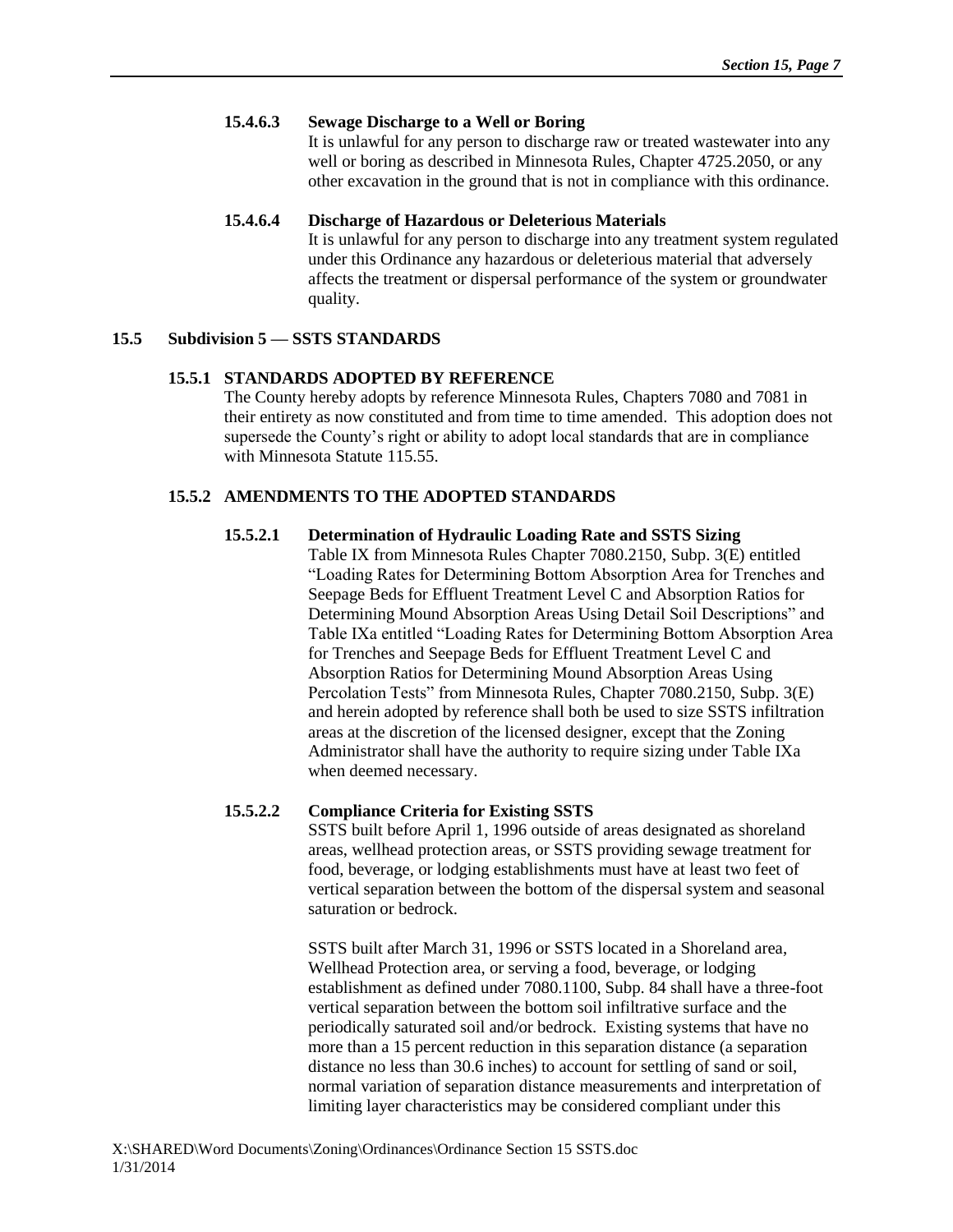Ordinance. The vertical separation measurement shall be made outside the area of system influence but in an area of similar soil.

# **15.5.2.3 Holding Tanks**

Holding tanks may be allowed for situations involving low water use, impacted soils, or other factors as deemed appropriate by the Zoning Administrator or Authorized Representative. Persons applying for a permit will be issued an operating permit and must include a pumping agreement or contract with a licensed pumper.

The pumper shall certify each date the tank is pumped, the volume of the liquid waste removed, and the location to which the waste was discharged and report to the Department that the holding tank is pumped.

# **15.5.2.4 Effluent Screens**

All SSTS construction that involves installation of a new septic tank shall have an effluent screen installed at the final septic tank outlet baffle.

# **15.5.2.5 Cluster SSTS**

Clustering of SSTS may be allowed at the discretion of the Zoning Administrator and shall meet the following requirements:

- A. Homes served by clustered sewage treatment systems shall require a water meter, pumping event counter or equivalent means to measure water use, and an operation and maintenance plan.
- B. Clustered sewage treatment systems shall only be allowed where soil conditions or space restrictions preclude the use of individual sewage treatment systems, or where otherwise deemed appropriate by the Zoning Administrator.

# **15.5.2.6 Lots Created After January 23, 1996**

All lots created after January 23, 1996 that will not be served by a sanitary sewer district or like entity must have a minimum of two (2) soil treatment and dispersal areas that can support Type I systems as described in parts 7080.2200 to 7080.2730 or site conditions as described in 7080.0270, Subp.3 to Subp.7.

## **15.5.2.7 Tank Burial Depth**

Sewage tanks may be buried deeper than four (4) feet from final grade for existing dwellings. Sewage tanks shall not be buried deeper than the tank manufacturer's maximum designed burial depth for the tank.

New dwelling shall maintain the four (4) feet from final grade.

# **15.5.3 VARIANCES**

## **15.5.3.1 Variance Requests**

A property owner may request a variance from the standards as specified in this ordinance pursuant to county policies and procedures.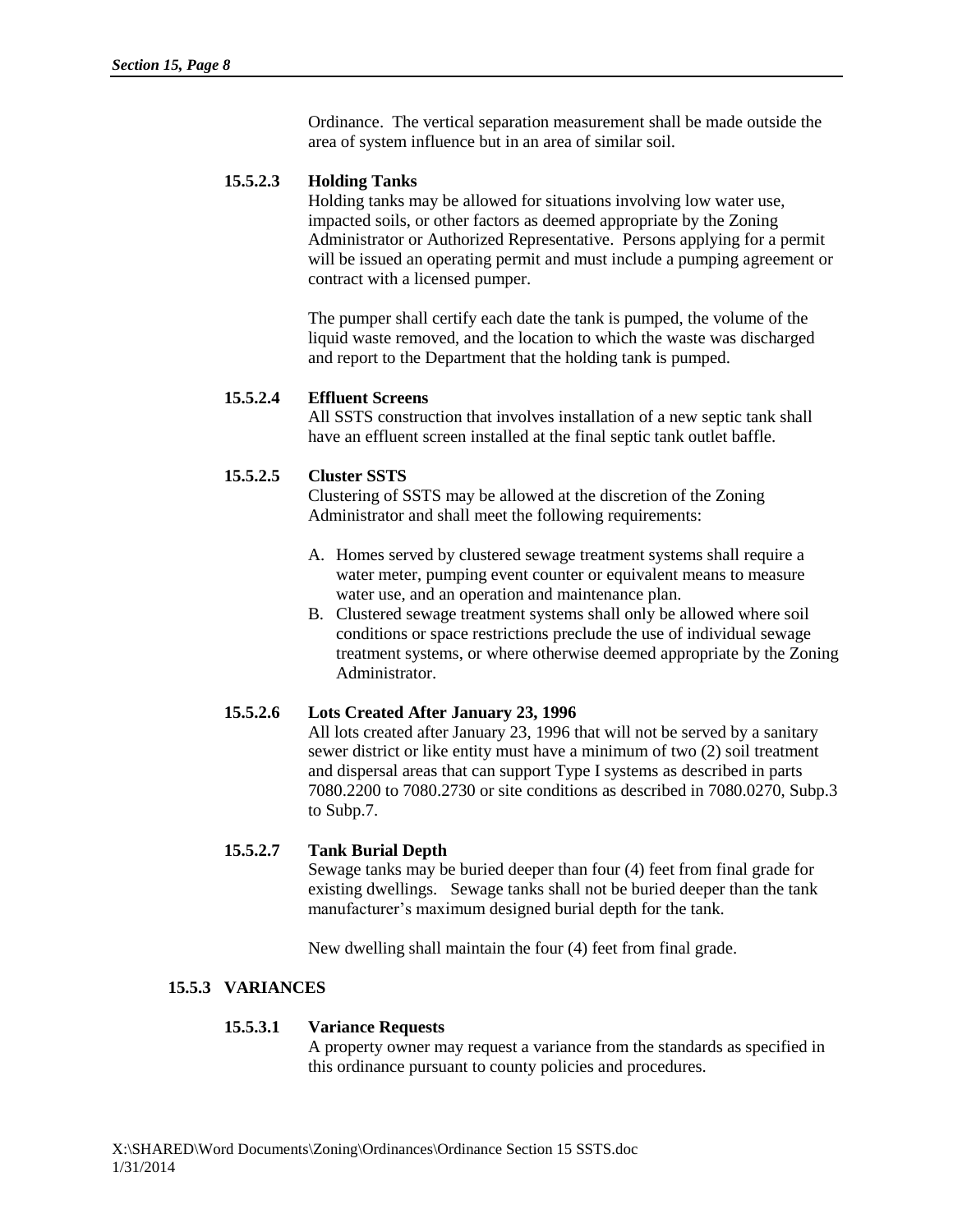## **15.5.3.2 Affected Agency**

Variances that pertain to the standards and requirements of the State of Minnesota must be approved by the affected State Agency pursuant to the requirements of the State Agency.

## **15.5.3.3 Administrative Action**

The Zoning Administrator or Authorized Representative may administratively adjust property line setbacks and building setbacks for SSTS where it is determined that the adjustment will not harm the surface and ground waters of the State, injure the public health, safety, and general welfare, or adversely impact the owners of adjacent property.

## **15.6 Subdivision 6 — SSTS PERMITTING**

## **15.6.1 PERMIT REQUIRED**

The property owner or his/her agent shall be responsible for obtaining a permit from the Chippewa County Land & Resource Management office for the installation, alteration, or extension of an on-site sewage treatment system. No person, contractor, firm, or corporation shall install, alter, or extend an on-site sewage treatment system in the County until such a permit has been issued by the Department.

# **15.6.2 CONSTRUCTION PERMIT**

A construction permit shall be obtained by the property owner or an agent of the property owner from the County prior to the installation, construction, replacement, modification, alteration, repair, or capacity expansion of a SSTS. The purpose of this permit is to ensure that the proposed construction activity is sited, designed, and constructed in accordance with the provisions of this Ordinance by appropriately certified and/or licensed practitioner(s).

## **15.6.2.1 Activities Requiring a Construction Permit**

A construction permit is required for installation of a new SSTS, for replacement of an existing SSTS, or for any repair or replacement of components that will alter the original function of the system, change the treatment capacity of the system, change the location of the system, or otherwise change the original system's design, layout, or function.

# **15.6.2.2 Activities Not Requiring a Permit**

A construction permit is not required for minor repairs or replacements of system components that do not alter the original function of the system, change the treatment capacity of the system, change the location of the system, or otherwise change the original system's design, layout, or function.

**15.6.2.3 Conformance to Prevailing Requirements** Any activity involving an existing system that requires a Construction Permit shall require that the entire system be brought into compliance with this Ordinance.

# **15.6.2.4 Permit Application Requirements**

Construction Permit applications shall be made on forms provided by the Department and signed by the applicant and an appropriately certified practitioner including the practitioner's certification number and date of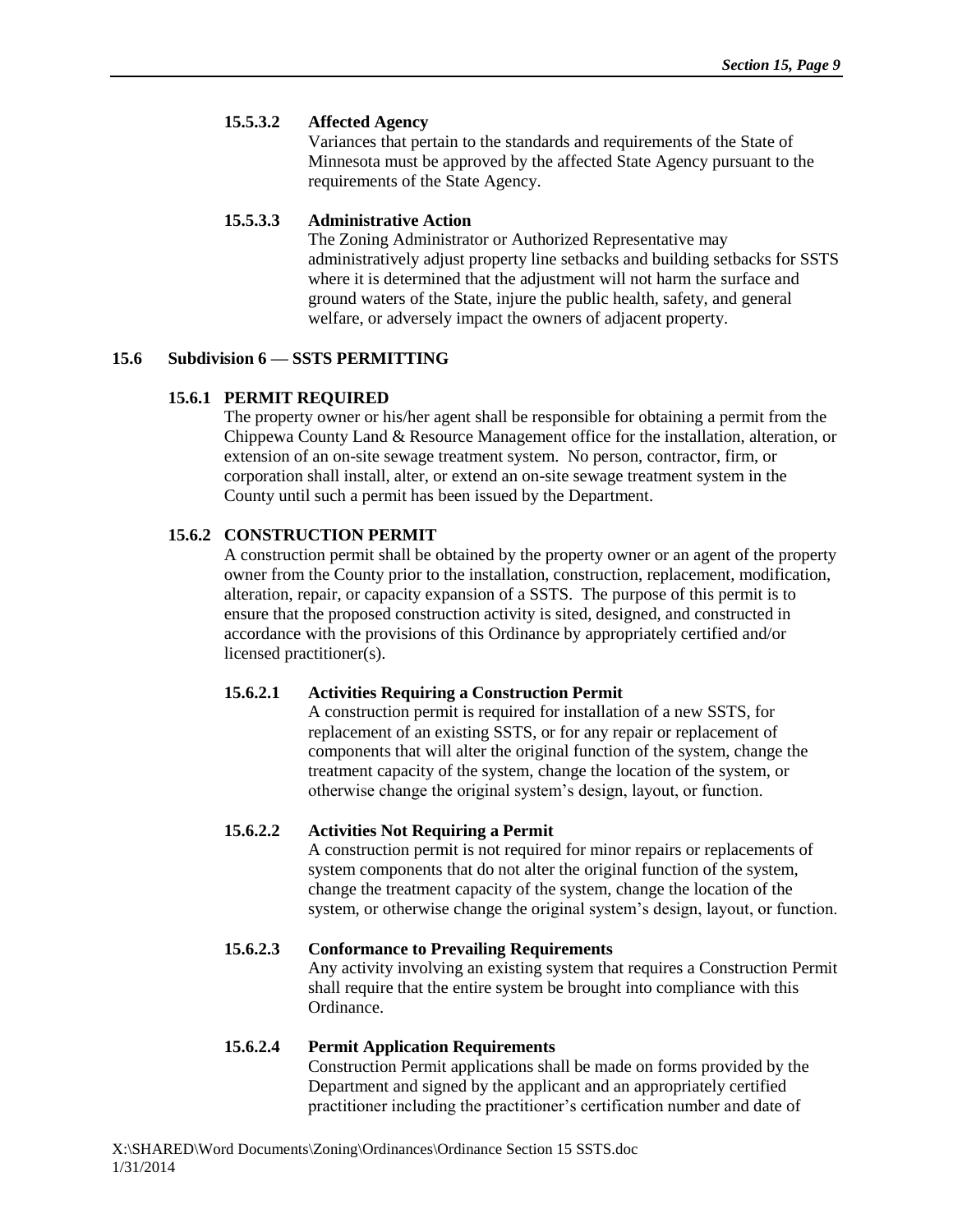expiration. The applications shall include the documents listed in items A through E below.

- A. Name, mailing address and telephone number.
- B. Property Identification Number and address or legal description of property location.
- C. Site Evaluation Report as described in Minnesota Rules, Chapter 7080.1730
- D. Design Report as described in Minnesota Rules, Chapter 7080.2430.
- E. Management Plan as described in Minnesota Rules, Chapter 7082.0600.

# **15.6.2.5 Application Review and Response**

The Department shall review a permit application and supporting documents. Upon satisfaction that the proposed work will conform to the provisions of this Ordinance, the Department shall issue a written permit authorizing construction of the SSTS as designed. In the event the applicant makes a significant change to the approved application, the applicant must file an amended application detailing the changed conditions for approval prior to initiating or continuing construction, modification, or operation for approval or denial. The Department shall complete the review of the amended application within (15) working days of receipt of the amended application. If the permit application is incomplete or does not meet the requirements of this ordinance the Department shall deny the application. A notice of denial shall be provided to the applicant, which must state the reason for the denial.

## **15.6.2.6 Appeal**

The applicant may appeal the Departments decision to deny the Construction Permit in accordance with the County's established policies and appeal procedures outlined in the Chippewa County Land & Related Resources Management Ordinance under Section 2, Subd. 6 – Variances.

# **15.6.2.7 Permit Expiration**

The Construction Permit is valid for a period of no more than twelve (12) months from its date of issue unless temporarily extended by the Zoning Administrator or Authorized Representative due to mitigating circumstances. Satisfactory completion of construction shall be determined by receipt of final record drawings and a signed certification that the construction or installation of the system was completed in reasonable conformance with the approved design documents by a qualified employee of the Department or a licensed inspection business, which is authorized by the Department and independent of the owner and the SSTS installer.

# **15.6.2.8 Suspension or Revocation**

The Department may suspend or revoke a Construction Permit issued under this section for any false statements, misrepresentations of facts on which the Construction Permit was issued, or unauthorized changes to the system design that alter the original function of the system, change the treatment capacity of the system, change the location of the system, or otherwise change the original system's design, layout, or function. A notice of suspension or revocation and the reasons for the suspension or revocation shall be conveyed in writing to the permit holder. If suspended or revoked,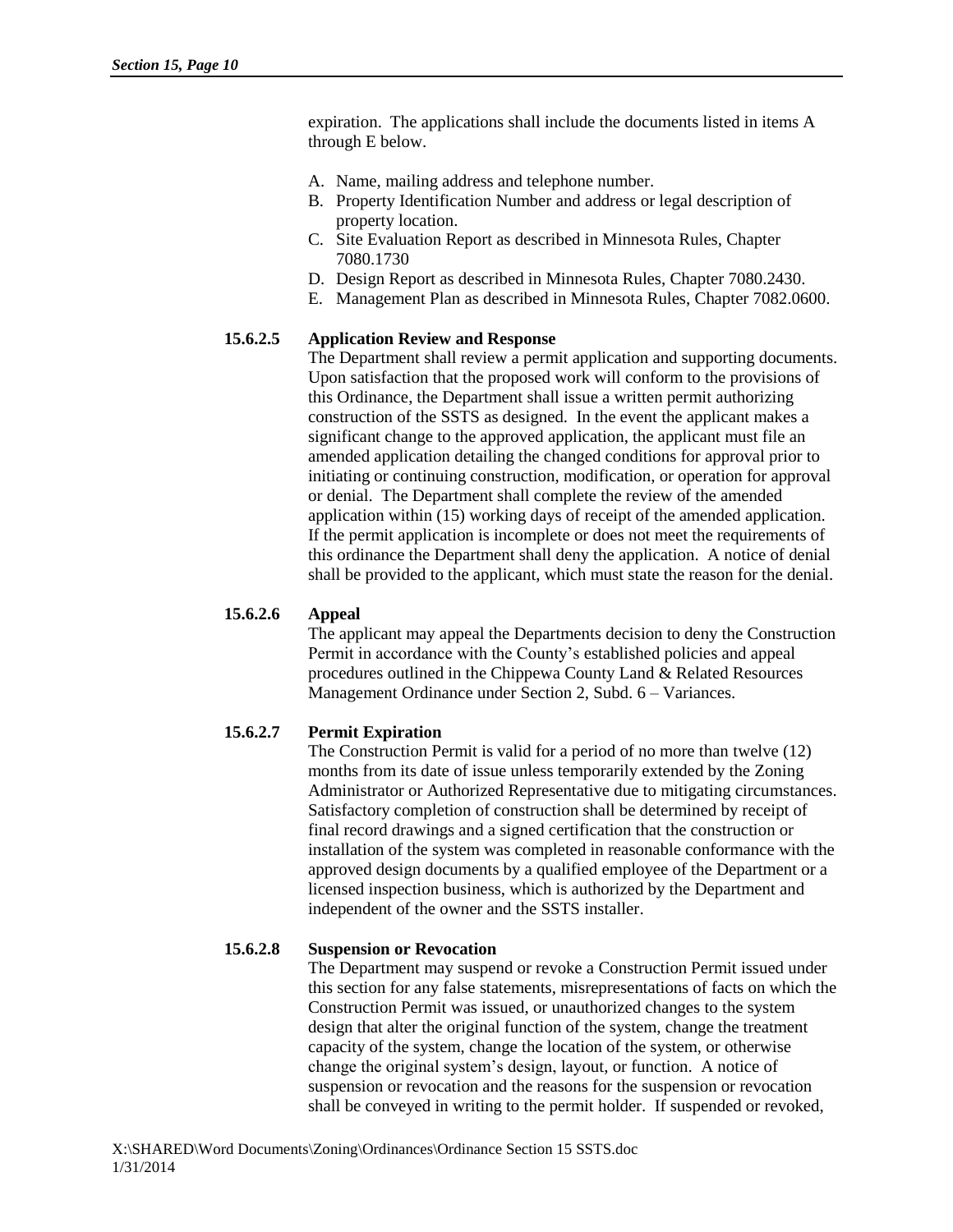installation or modification of a treatment system may not commence or continue until a valid Construction Permit is obtained.

#### **15.6.2.9 More Restrictive Construction Requirements**

- A. All new construction that involves a new septic tank shall have an effluent screen installed at the outlet baffle.
- B. Pressure distribution pipe cleanout sweeps must be installed at the end of every lateral and covered with an inspection box used to provide proper operation and cleaning of plugged perforations.

## **15.6.3 OPERATING PERMIT**

#### **15.6.3.1 SSTS Requiring an Operating Permit**

An Operating Permit shall be required of all owners of new holding tanks, Type IV SSTS, Type V SSTS, MSTS or any other system deemed by the Department to require operational oversight. Sewage shall not be discharged to these systems until the Department certifies that the SSTS was installed in substantial conformance with the approved plans, receives the final record drawings of the MSTS and a valid Operating Permit is issued to the owner.

## **15.6.3.2 Permit Application Requirements**

- A. Application for an Operating Permit shall be made on a form provided by the Department including:
	- 1. Owner name, mailing address, telephone and e-mail address
	- 2. Construction Permit reference number and date of issue
	- 3. Final record drawings of the treatment system
	- 4. Owners of holding tanks must submit a copy of a valid executed monitoring and disposal contract with a licensed maintenance business
- B. Monitoring and Disposal Agreement

Owners of holding tanks shall provide to the Department a copy of a valid monitoring and disposal agreement executed between the owner and a licensed maintenance business, which guarantees the removal of the holding tank contents in a timely manner that prevents an illegal discharge in accordance with Minnesota Rules, Chapter 7082.0100, Subp. 3G.

It is the responsibility of the owner to have an active contract with a licensed maintenance business at all times until which time the holding tank is abandoned or the property sold.

C. SSTS existing prior to the effective date of this ordinance. All SSTS existing prior to the effective date of this ordinance shall require an operating permit upon transfer of ownership, replacement, any modification or expansion that requires a permit, or following any SSTS enforcement action.

#### **15.6.3.3 Department Response**

The Department shall review the record drawings, operation and maintenance manual, management plan, maintenance and servicing contract, and any other pertinent documents as appropriate for accuracy and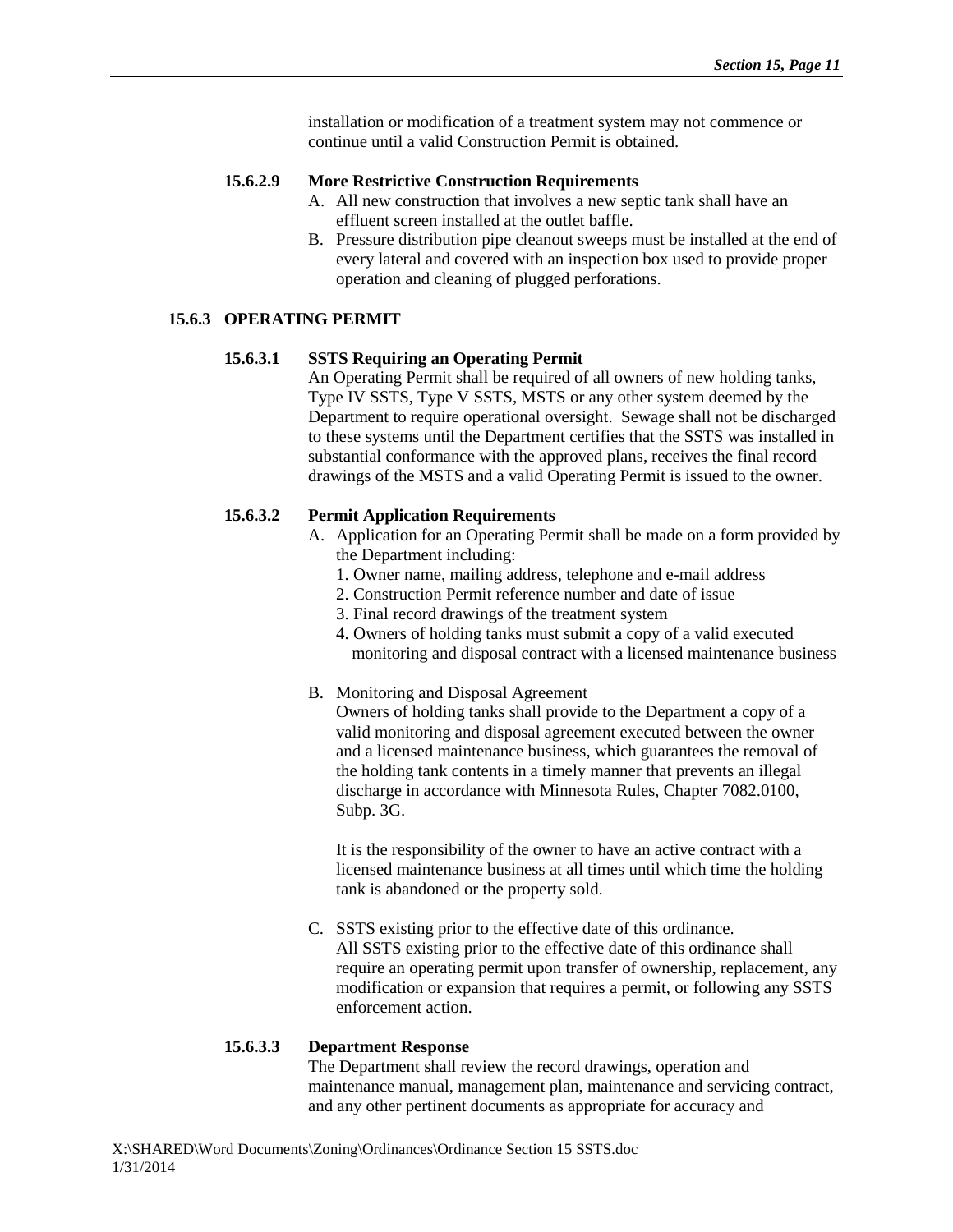completeness. If any deficiencies are identified, the operating permit shall be denied until the deficiencies are corrected to the satisfaction of the Department. If the submitted documents fulfill the requirements, the Department shall issue an operating permit.

A temporary permit may be given at the discretion of the Department to alleviate a hardship if the owner has need to occupy the building before the operating permit can be issued. The temporary permit will be limited to only allowing operating the treatment tank(s) as holding tanks until the operating permit is issued.

# **15.6.3.4 Operating Permit Terms and Conditions**

The Operating Permit shall include the following System performance requirements (Minnesota Rules, Chapter 7082.0600, Subp.2.B):

- A. System performance requirements
- B. System operating requirements
- C. Monitoring locations, procedures and recording requirements
- D. Maintenance requirements and schedules
- E. Compliance limits and boundaries
- F. Reporting requirements
- G. Department notification requirements for non-compliant conditions
- H. Valid contract between the owner and a licensed maintenance business
- I. Disclosure, location and condition of acceptable soil treatment and dispersal system site.
- J. Descriptions of acceptable and prohibited discharges.

# **15.6.3.5 Permit Expiration and Renewal**

- A. Operating Permits shall be valid for the specific term stated on the permit as determined by the Department.
- B. An Operating Permit must be renewed prior to its expiration. If not renewed, the Department may require the system to be removed from service or operated as a holding tank until the permit is renewed. If not renewed within in (90) calendar days of the expiration date, the County may require that the system be abandoned in accordance with Subdivision 6 – 15.6.4 of this Ordinance.
- C. The Department shall notify the holder of an operating permit at least (90) calendar days prior to expiration of the permit. The Owner must apply for renewal at least (30) calendar days before the expiration date.
- D. Application shall be made on a form provided by the Department including:
	- (1) Applicant name, mailing address and phone number.
	- (2) Reference number of previous owner's operating permit.
	- (3) Any and all outstanding Compliance Monitoring Reports as required by the Operating Permit.
	- (4) Certified treatment system inspection signed and/or sealed by a certified designer, maintenance contractor, or operator at the discretion of the County.
	- (5) Any revisions made to the operation and maintenance manual.
	- (6) Payment of application review fee as determined by the County.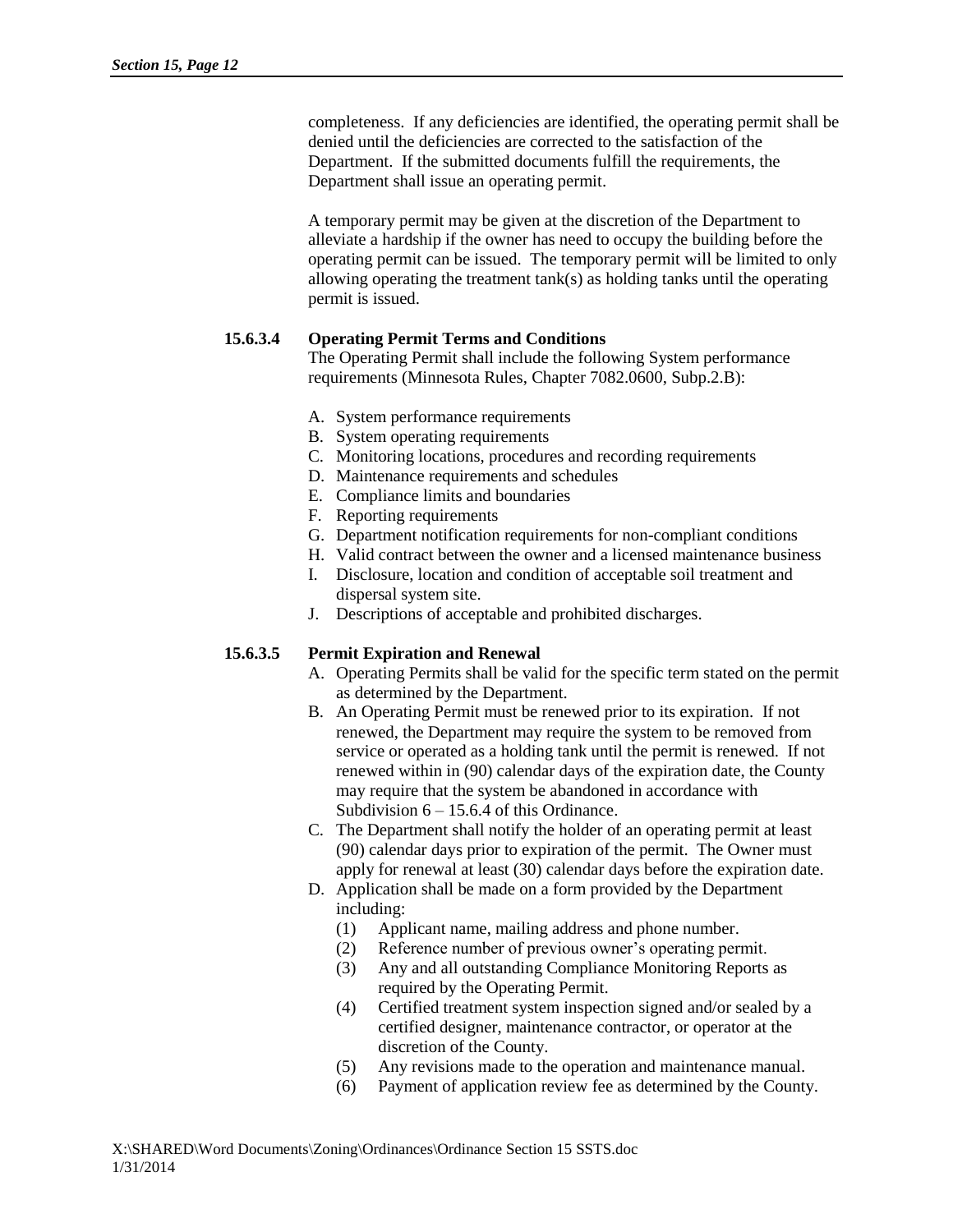## **15.6.3.6 Amendments to Existing Permits Allowed**

The Department may amend existing permits as deemed necessary for the protection of public health, safety, and welfare, or to reflect operational realities not evident at the time of permit issuance.

## **15.6.3.7 Transfers**

The operating permit may not be transferred, except that operating permits for holding tanks may be allowed to transfer to subsequent property owners and remain valid. A new owner shall apply for an operating permit in accordance with Subdivision  $6 - 15.6.3.2$  of this Ordinance.

# **15.6.3.8 Suspension or Revocation**

- A. The Department may suspend or revoke any operating permit issued under this section for any false statements or misrepresentations of facts on which the Operating Permit was issued.
- B. Notice of suspension revocation and the reasons for revocation shall be conveyed in writing to the owner.
- C. If suspended or revoked, the Department may require that the treatment system be removed from service, operated as a holding tank, or abandoned in accordance with Subdivision  $6 - 15.6.4$  of this Ordinance.
- D. At the Department's discretion, the Operating Permit may be reinstated or renewed upon the owner taking appropriate corrective actions.

# **15.6.3.9 Compliance Monitoring**

- A. Performance monitoring of a SSTS shall be performed by a licensed inspection business or licensed service provider hired by the holder of the operating permit in accordance with the monitoring frequency and parameters stipulated in the permit.
- B. A monitoring report shall be prepared and certified by the licensed inspection business or licensed service provider. The report shall be submitted to the Department on a form provided by the Department on or before the compliance reporting date stipulated in the operating permit. The report shall contain a description of all maintenance and servicing activities performed since the last compliance monitoring report as described below:
	- (1) Owner name and address
	- (2) Operating Permit number
	- (3) Average daily flow since last compliance monitoring report
	- (4) Description of type of maintenance and date performed
	- (5) Description of samples taken (if required), analytical laboratory used, and results of analyses
	- (6) Problems noted with the system and actions proposed or taken to correct them
	- (7) Name, signature, license and license number of the licensed professional who performed the work

# **15.6.4 ABANDONMENT CERTIFICATION**

## **15.6.4.1 Abandonment Requirements**

A. Whenever the use of a SSTS or any system component is discontinued as the result of a system repair, modification, replacement or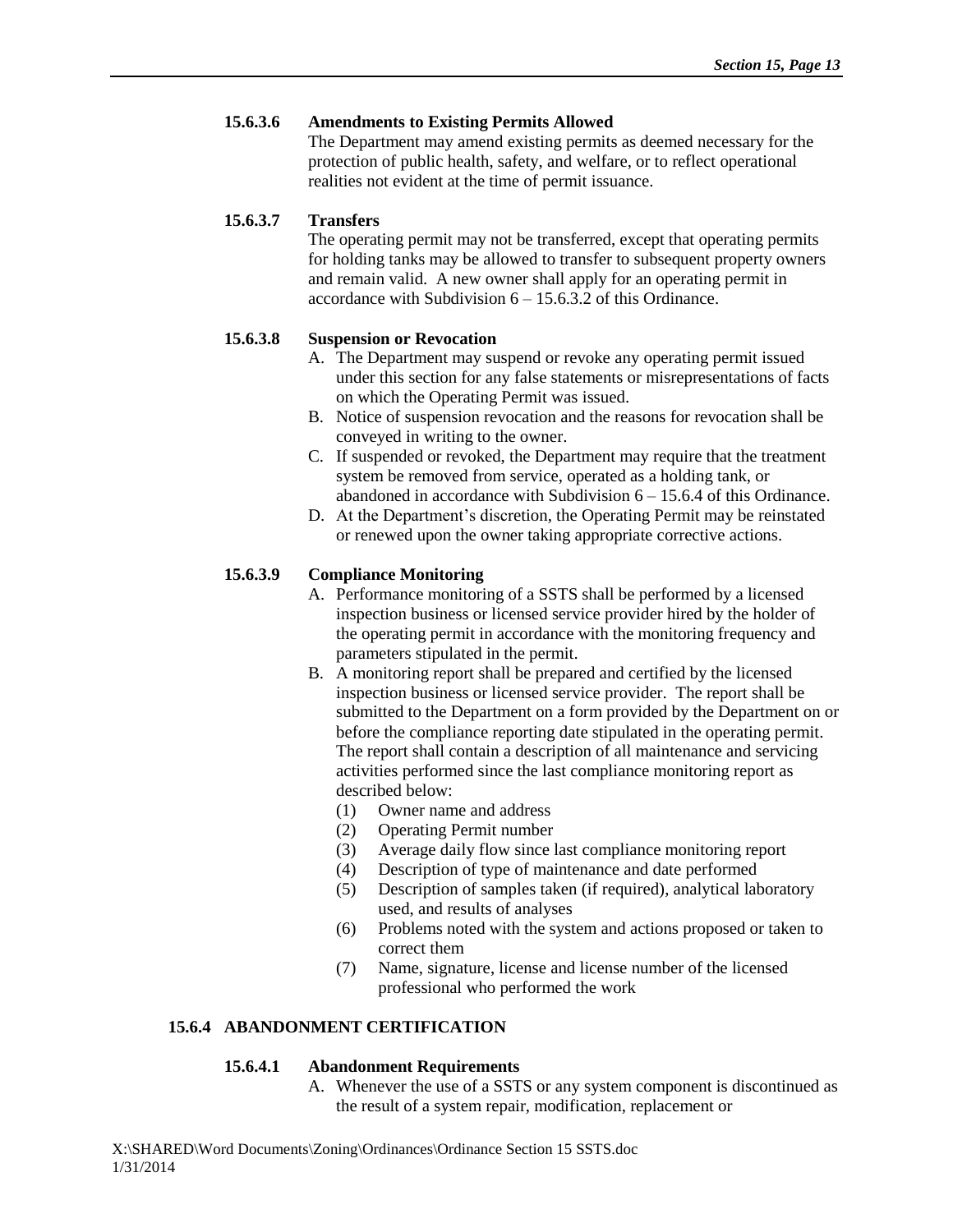decommissioning following connection to a municipal or private sanitary sewer, or condemnation or demolition of a building served by the system, further use of the system or any system component for the disposal or treatment of sewage shall be prohibited.

- B. Abandonment shall be completed in accordance with Minnesota Rules, Chapter 7080.2500 and a MPCA SSTS Abandonment Reporting form (attachment A) must be completed and submitted to the Department.
- C. No prior notification of the Department of an owner's intent to abandon a system is necessary.

# **15.7 Subdivision 7 — MANAGEMENT PLANS**

## **15.7.1 PURPOSE**

The purpose of management plans is to describe how a particular SSTS is intended to be operated and maintained to sustain the performance required. The plan is to be provided by the certified designer to the system owner when the treatment system is commissioned.

# **15.7.2 MANAGEMENT PLAN REQUIREMENTS**

# **15.7.2.1 SSTS Requiring Management Plans**

Management plans are required for all new or replacement SSTS. The management plan shall be submitted to the Department with the construction permit application for review and approval. The Department shall be notified of any system modifications made during construction and the management plans revised and resubmitted at the time of final construction certification.

# **15.7.2.2 Required Contents of a Management Plan**

Management plans shall include (Minnesota Rules, Chapter 7082.0600, Subp.1):

- A. Operating requirements describing tasks that the owner can perform and tasks that a licensed service provider or maintainer must perform;
- B. Monitoring requirements;
- C. Maintenance requirements including maintenance procedures and a schedule for routine maintenance;
- D. Statement that the owner is required to notify the Department when the management plan requirements are not being met;
- E. Disclosure of the location and condition of the additional soil treatment and dispersal area on the owner's property or a property serving the owner's residence.
- F. Other requirements as determined by the Department

## **15.7.2.3 Requirements for Systems not Operated under a Management Plan (Minnesota Rules, Chapter 7082.0100, Subp.3. (L))**

SSTS that are not operated under a management plan or operating permit must have treatment tanks inspected and provide for the removal of solids if needed every three years. Solids must be removed when their accumulation meets the limit described in Minnesota Rules, Chapter 7080.2450.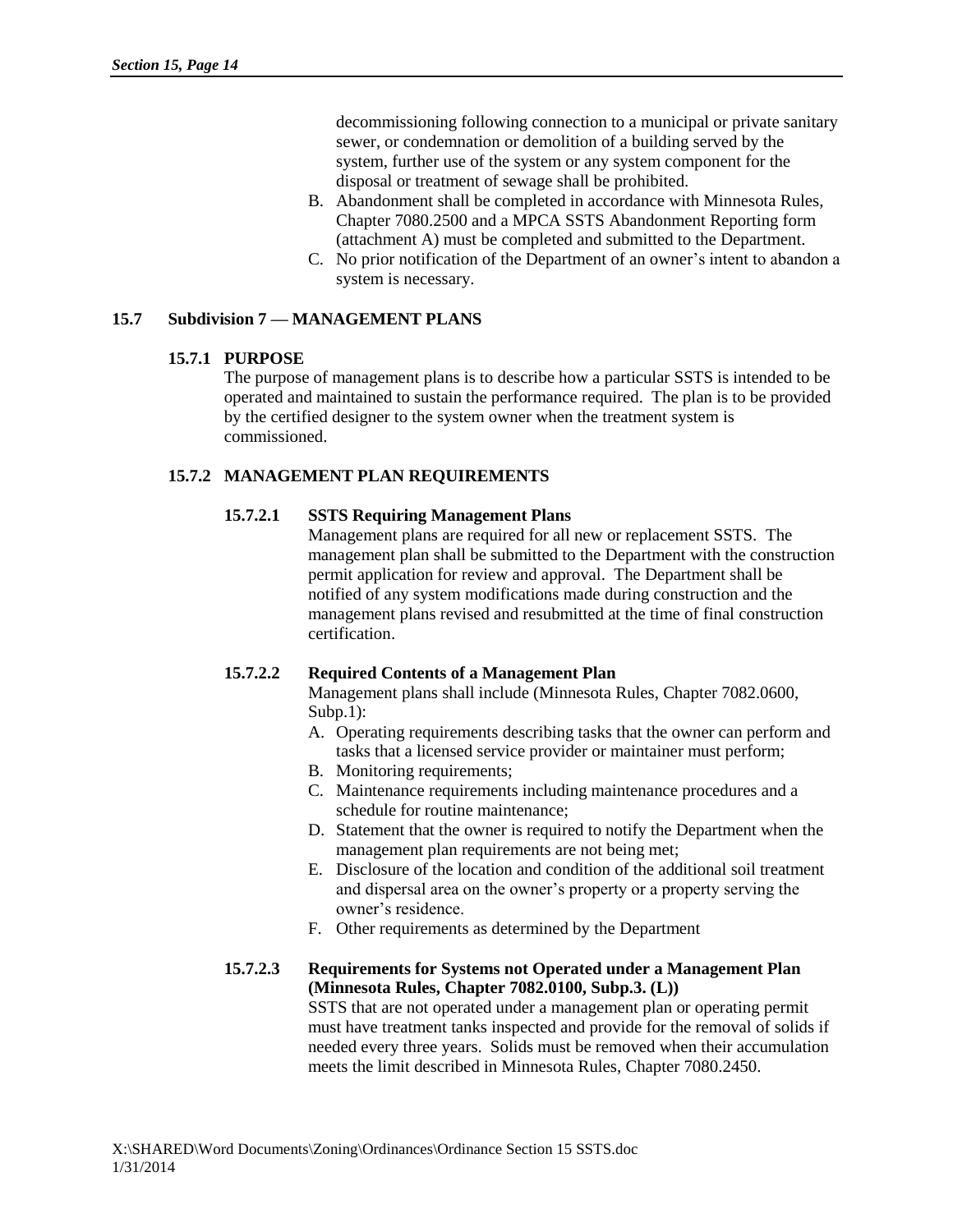## **15.8 Subdivision 8 — COMPLIANCE MANAGEMENT**

## **15.8.1 COMPLIANCE INSPECTION PROGRAM**

## **15.8.1.1 General Requirements**

- A. All compliance inspections must be performed and signed by licensed inspection businesses or qualified employees certified as inspectors.
- B. Licensed SSTS inspectors shall not inspect their own designs or instillations. Once a system has received a Certificate of Compliance a licensed SSTS inspector may do a compliance check on any systems.
- C. The Department shall be given access to enter a property at any reasonable time to inspect and/or monitor the SSTS system. As used in this paragraph, "property" does not include a residence or private building.
- D. No person shall hinder or otherwise interfere with the Department's employees in the performance of their duties and responsibilities pursuant to this ordinance. Refusal to allow reasonable access to the property by the Department shall be deemed a separate and distinct offense.
- E. When two (2) compliance inspections are submitted to the Zoning Administrator's office with differing results, the Zoning Administrator or Authorized Representative shall contact each party and, if necessary, all parties shall meet at the subject property to determine if agreement can be reached. If agreement cannot be reached, another licensed inspector contracted with the county must be used.
- F. The Zoning Administrator or Authorized Representative shall require an SSTS identified as failing or non-complying to be upgraded, replaced, or its use discontinued within an appropriate time no greater than ten (10) months if such system is declared to be an imminent threat to public health and safety. In all other cases of failure or non-compliance, the SSTS shall be caused to be upgraded, replaced, or its use discontinued within ten (10) months unless the Zoning Administrator's office finds evidence of an imminent threat to public health and safety, then within an appropriate time no greater than ten (10) months.

# **15.8.1.2 New Construction or Replacement**

- A. The Zoning Administrator or Authorized Representative shall cause such inspection or inspections as are necessary to determine compliance with this ordinance. No part of the sewage treatment system or addition, extension or alteration shall be covered until it has been inspected and accepted by the Zoning Administrator or Authorized Representative. The installer of the system shall notify the Zoning Administrator or Authorized Representative 24 hours prior to when the job is ready for inspection or re-inspection. The Zoning Administrator or Authorized Representative shall make the inspection within twenty four (24) hours after such notice has been given, excluding weekends and holidays. If an on-site inspection is not possible, the installer must submit an as-built drawing and photos to the Department within fifteen (15) days of installation.
- B. If, upon inspection, the Zoning Administrator or Authorized Representative determines that an as-built report is necessary due to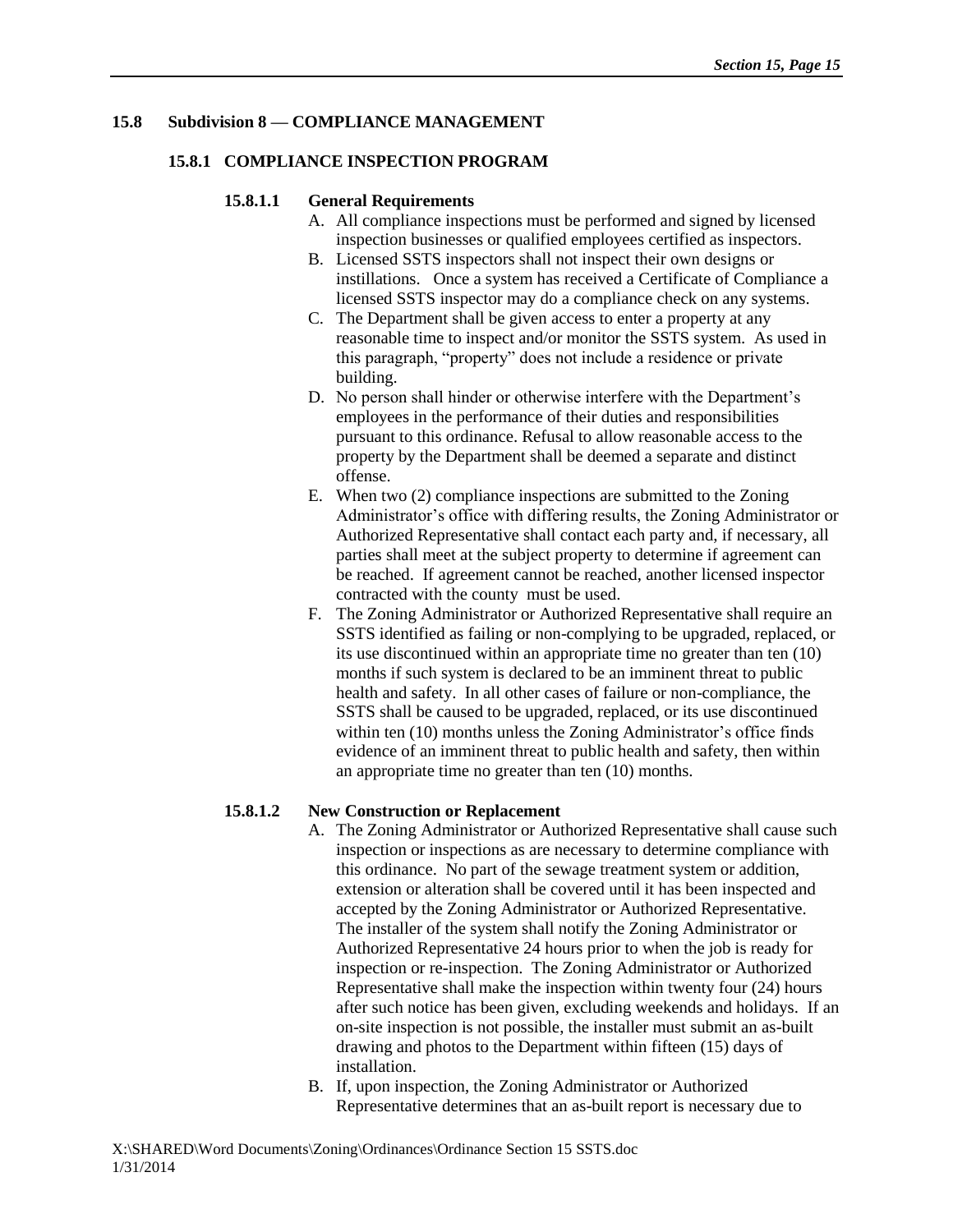significant design changes, the as-built report shall be completed and submitted within fifteen (15) calendar days of the inspection date.

- C. If inclement weather or other event delays the inspection, the Zoning Administrator or Authorized Representative shall notify the installers and owner, and may extend the time for inspection as needed. The inspection shall not be unnecessarily delayed, however.
- D. A Certificate of Compliance for new SSTS construction or replacement, which shall be valid for five (5) years, shall be issued by the Department if the Department has reasonable assurance that the system was built in accordance with the applicable requirements as specified in the construction permit.
- E. The Certificate of Compliance must include a certified statement by the certified inspector or qualified employee who conducted the inspection that the SSTS is or is not in compliance with the ordinance requirements. If the SSTS is determined not to be in compliance with the applicable requirements, a Notice of Noncompliance must be issued to the owner which includes a statement specifying those ordinance provisions with which the SSTS does not comply.
- F. Certificates of compliance for new construction or replacement shall remain valid for five (5) years from the date of issue unless the Department finds evidence of noncompliance.

# **15.8.1.3 Existing Systems**

- A. Compliance inspections shall be required when any of the following conditions occur:
	- (1) In designated Shoreland Management Zones an existing SSTS must be inspected by a currently licensed Minnesota Pollution Control Agency inspector when any land use permit or variances is requested for an improvement on, or use of the property, exclusive of a deck, an accessory building one hundred twenty (120) square feet or smaller, or an agricultural building that is exempt from building code requirements.
	- (2) A currently licensed Minnesota Pollution Control Agency inspector must inspect an existing SSTS in any other zone when a land use permit for a bedroom addition is requested for the property.
	- (3) When an operating permit is to be renewed.
	- (4) At the time of transfer of operating permit.
	- (5) At any time the Zoning Administrator or Authorized Representative deems appropriate such as upon receiving a complaint or other information of system failure.
- B. Compliance inspections of existing SSTS shall be reported on the inspection report forms provided by MPCA. The following conditions must be assessed or verified:
	- (1) Water tightness assessment of all treatment tanks including a leakage report;
	- (2) Vertical separation distance between the bottom of the soil treatment and dispersal system and the periodically saturated soil or bedrock including vertical separation verification report;
	- (3) Sewage backup, surface seepage, or surface discharge, including a hydraulic function report.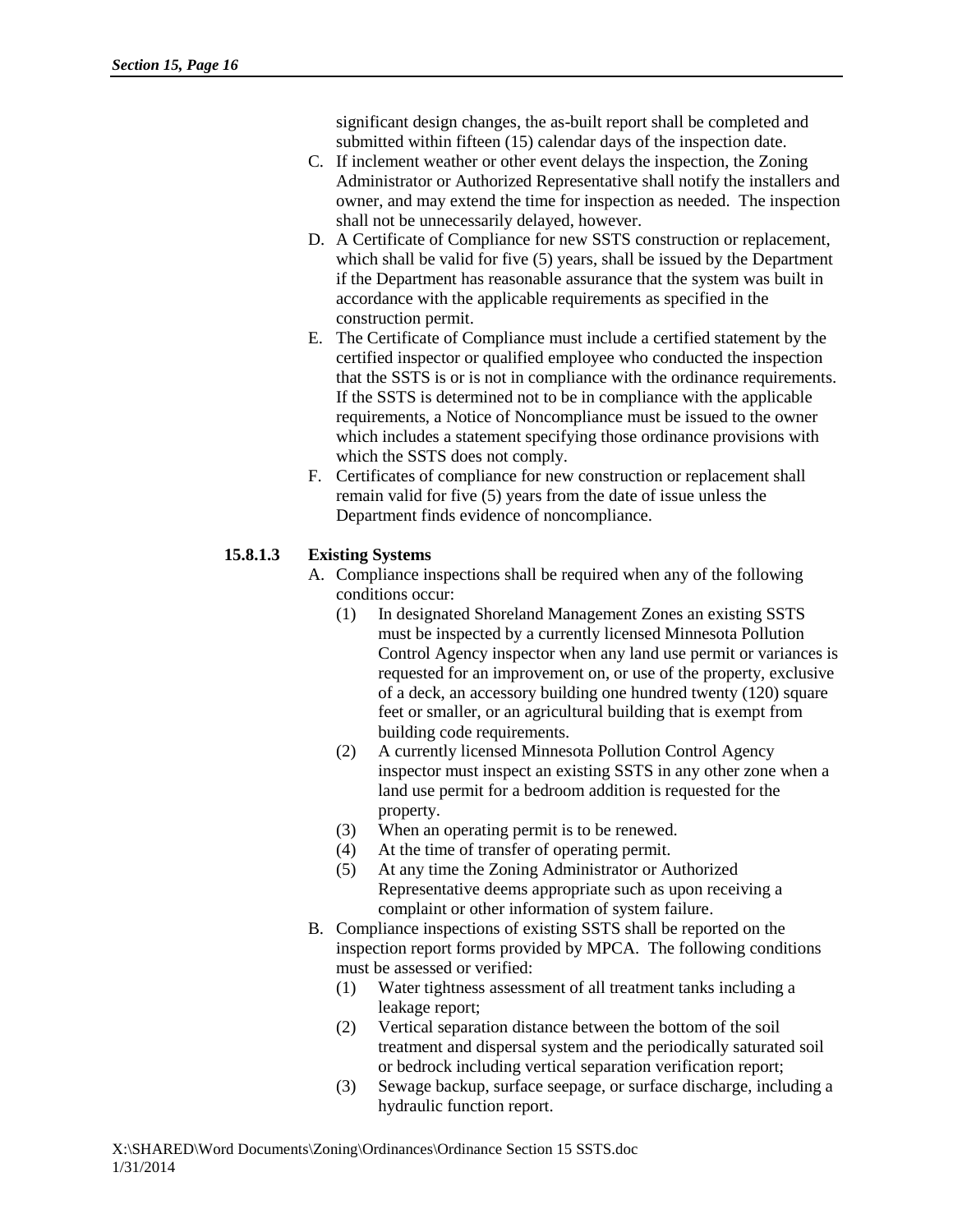- C. The Certificate of Compliance must include a certified statement by a Qualified Employee or licensed inspection business, indicating whether the SSTS is in compliance with the ordinance requirements.
- D. The Certificate of Compliance or Notice of Noncompliance must be submitted to the Department no later than fifteen (15) calendar days after the date the inspection was performed.
- E. Certificates of Compliance for existing SSTS shall remain valid for three (3) years from the date of issue unless the Department finds evidence of noncompliance.

#### **15.9 Subdivision 9 — ENFORCEMENT**

#### **15.9.1 VIOLATIONS**

#### **15.9.1.1 Cause to Issue a Notice of Violation**

Any person, firm, agent, or corporation who violates any of the provisions of this Ordinance, or who fails, neglects, or refuses to comply with the provisions of this Ordinance, including violations of conditions and safeguards, or who knowingly makes any material false statement or knowing omission in any document required to be submitted under the provisions hereof, shall be guilty of a misdemeanor and upon conviction thereof, shall be punishable as defined by Minnesota State Statutes. Each day that a violation exists shall constitute a separate offense.

## **15.9.1.2 Notice of Violation**

The Department shall serve, in person or by mail, a notice of violation to any person determined to be violating provisions of this Ordinance. The notice of violation shall contain:

- A. A statement documenting the findings of fact determined through observations, inspections, or investigations;
- B. A list of specific violation(s) of this Ordinance;
- C. Specific requirements for correction or removal of the specified violation(s);
- D. A mandatory time schedule for correction, removal and compliance with this ordinance.

## **15.9.1.3 Cease and Desist Orders**

Cease and desist orders may be issued when the Department has probable cause that an activity regulated by this or any other County Ordinance is being or has been conducted without a permit or in violation of a permit. When work has been stopped by a cease and desist order, the work shall not resume until the reason for the work stoppage has been completely satisfied, any administrative fees paid, and the cease and desist order lifted.

In the event of a violation or threatened violation of this Ordinance, the County may, in addition to other remedies, initiate appropriate civil action or proceedings to prevent, prosecute, restrain, correct or abate such violations or threatened violations and the County Attorney shall have authority to commence such civil action. The Department and County Attorney may take such actions as may be necessary to enforce the provisions of this ordinance.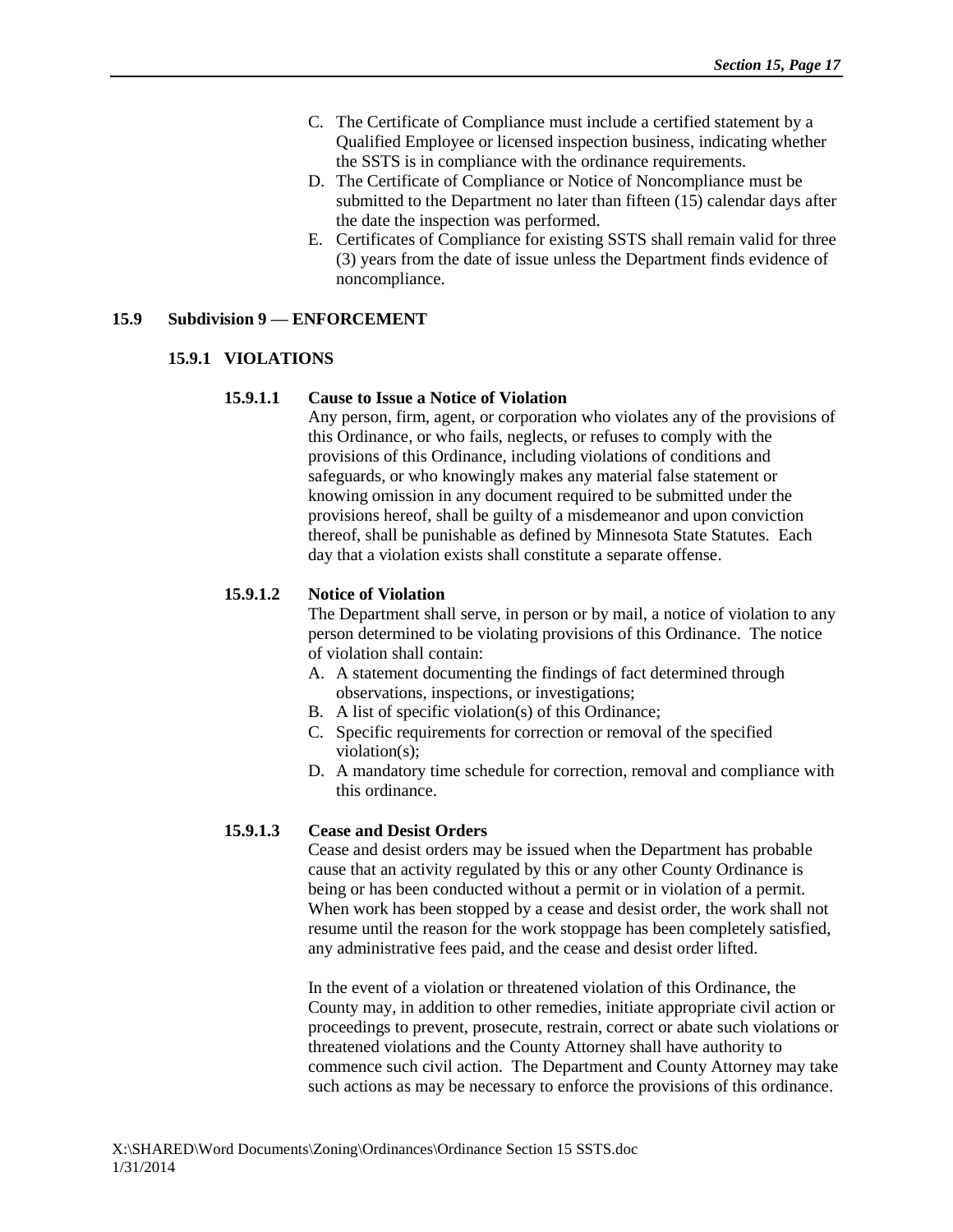## **15.9.2 PROSECUTION**

In the event of a violation or threatened violation of this Ordinance, the County may, in addition to other remedies, initiate appropriate civil action or proceedings to prevent, prosecute, restrain, correct or abate such violations or threatened violations and the County Attorney shall have authority to commence such civil action. The Department and County Attorney may take such actions as may be necessary to enforce the provisions of this ordinance.

#### **15.9.3 STATE NOTIFICATION OF VIOLATION**

In accordance with state law, the Department shall notify the MPCA of any inspection, installation, design, construction, alteration or repair of an SSTS by a licensed/certified person or any septage removal by a licensed pumper that is performed in violation of the provisions of this Ordinance.

## **15.9.4 COSTS AND REIMBURSEMENTS**

If the Department is required to remove or abate an imminent threat to public health or safety, the Department may recover all costs incurred in removal or abatement in a civil action, including legal fees; at the discretion of the County Board, the cost of an enforcement action under this ordinance may be assessed and charged against the real property on which the public health nuisance was located. The County Auditor shall extend the cost as assessed and charged on the tax roll against said real property.

## **15.10 Subdivision 10 — RECORD KEEPING (Minnesota Rules, Chapter 7082.0300 Subp. 4)**

The County shall maintain a current record of all permitted systems. The record shall contain all permit applications, issued permits, fees assessed, variance requests, certificates of compliance, notices of noncompliance, enforcement proceedings, site evaluation reports, design reports, record drawings, management plans, maintenance reports, an annual list of all sewage tanks installed in the county sorted by licensed installation businesses, and other records relevant to each system.

## **15.11 Subdivision 11 — ANNUAL REPORT (Minnesota Rules, Chapter 7082.0040, Subp.5)**

The Department shall provide an annual report of SSTS permitting activities to MPCA no later than February 1 for the previous calendar year.

## **15.12 Subdivision 12 — FEES**

The County Board shall establish fees for activities undertaken by the Department pursuant to this Ordinance. Fees shall be due and payable at time of permit request.

## **15.13 Subdivision 13 — INTERPRETATION**

In their interpretation and application, the provisions of this Ordinance shall be held to be minimum requirements and shall be liberally construed in favor of the County and shall not be deemed a limitation or repeal of any other powers granted by Minnesota Statutes.